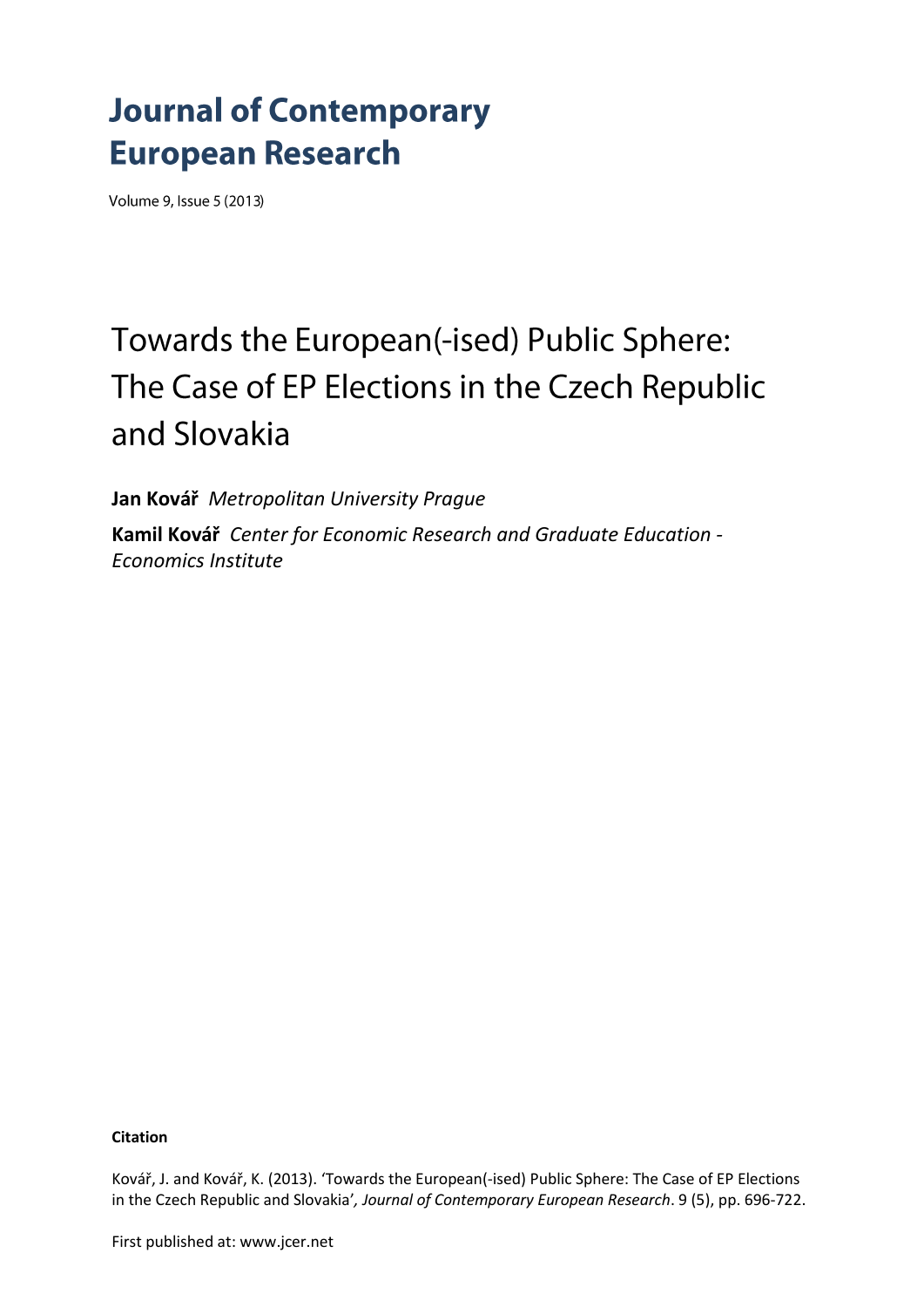# Abstract

European Parliament (EP) elections fall within the category of second-order elections: because these types of elections do not lead to the formation of government there is less at stake and, consequently, voters behave differently when casting ballot. However, since the behaviour of voters in elections cannot be perceived in isolation from the behaviours of political parties and media, the question then arises if media (and political parties) also perceive that there is less at stake and hence they behave differently. To this aim, this article analyses the news media coverage of the 2004 and 2009 EP elections in the Czech Republic and Slovakia ( $N =$ 5672) and, at the same time, integrates the second-order election theory with the behaviours of the media. Moreover, the article provides unique comparative evidence of news coverage of national parliamentary ( $N =$ 5435) and EP elections in both countries. The results indicate that media across the EU only marginally cover EP elections and particularly less than national first-order elections and that coverage of EP elections is dominated by domestic EU political actors. The findings are discussed in the light of existing literature on EP elections, the existence of Europeanised public spheres and EU's legitimacy as well as democratic deficit.

# Keywords

Europeanisation; EP elections; Media; Second-Order Elections; First-Order Elections

The existence of a European public sphere, or a network of Europeanised, interrelated national public spheres, is often deemed a precondition for democratically legitimate governance in the European Union (EU) [\(Eriksen and Fossum](#page-23-0) 2002; [Habermas](#page-24-0) 2004), not just because an informed public is commonly regarded as necessary for a wellfunctioning representative democracy [\(Althaus](#page-22-0) 2003) but also because a public sphere is a precondition for the realisation of popular sovereignty [\(Grundmann](#page-24-1) 1999), and its basic function is to democratise political institutions [\(Trenz and Eder](#page-26-0) 2004). Given that the majority of authors have abandoned the possibility of an encompassing, unified European public sphere, Europeanisation of national public spheres remains the more realistic approach [\(Schlesinger](#page-25-0) 1999; [Gerhards](#page-24-2) 2000). Such an Europeanised public sphere would emerge as a result of the national public spheres of the EU member states being Europeanised largely through the Europeanisation of reporting in national media [\(Machill](#page-25-1) *et al.* 2006).

In this respect, media reporting of European Parliament (EP) elections offers the most likely scenario for the Europeanisation of national public spheres. EP elections are pivotal moments in the democratic process of the EU and national news media play a key role in communication between a polity's institutions and citizens or, in other words, between the electorate and the political arena, especially but not only during the campaign periods [\(de Vreese](#page-22-1) 2003). Nevertheless, in their immediate aftermath, Karlheinz Reif and Hermann Schmitt [\(1980\)](#page-25-2) labelled the first direct EP elections "second-order national elections" [\(for an overview, see Marsh and Mikhaylov](#page-25-3) 2010). Compared to national firstorder elections (FOEs), in SOEs there is less at stake since they do not determine the composition of government. The result is that EP elections, in particular due to their second-order character, have failed to engage the public through a Europe-wide electoral process and creation of public space [\(Marsh and Mikhaylov](#page-25-3) 2010).

More than three decades after Reif and Schmitt [\(1980\)](#page-25-2) published their seminal work, the SOE model has, by and large, become one of the most widely tested and supported theories of voting behaviour in elections to the EP (e.g. [Marsh](#page-25-4) 1998; [Schmitt](#page-25-5) 2005; [Hix](#page-24-3)  [and Marsh](#page-24-3) 2007). Moreover, it is not surprising that, given their aggregate nature (see below), the SOE model's predictions have mostly been tested using aggregate electoral and election-related survey data. Nonetheless, reliance on such data has led scholars to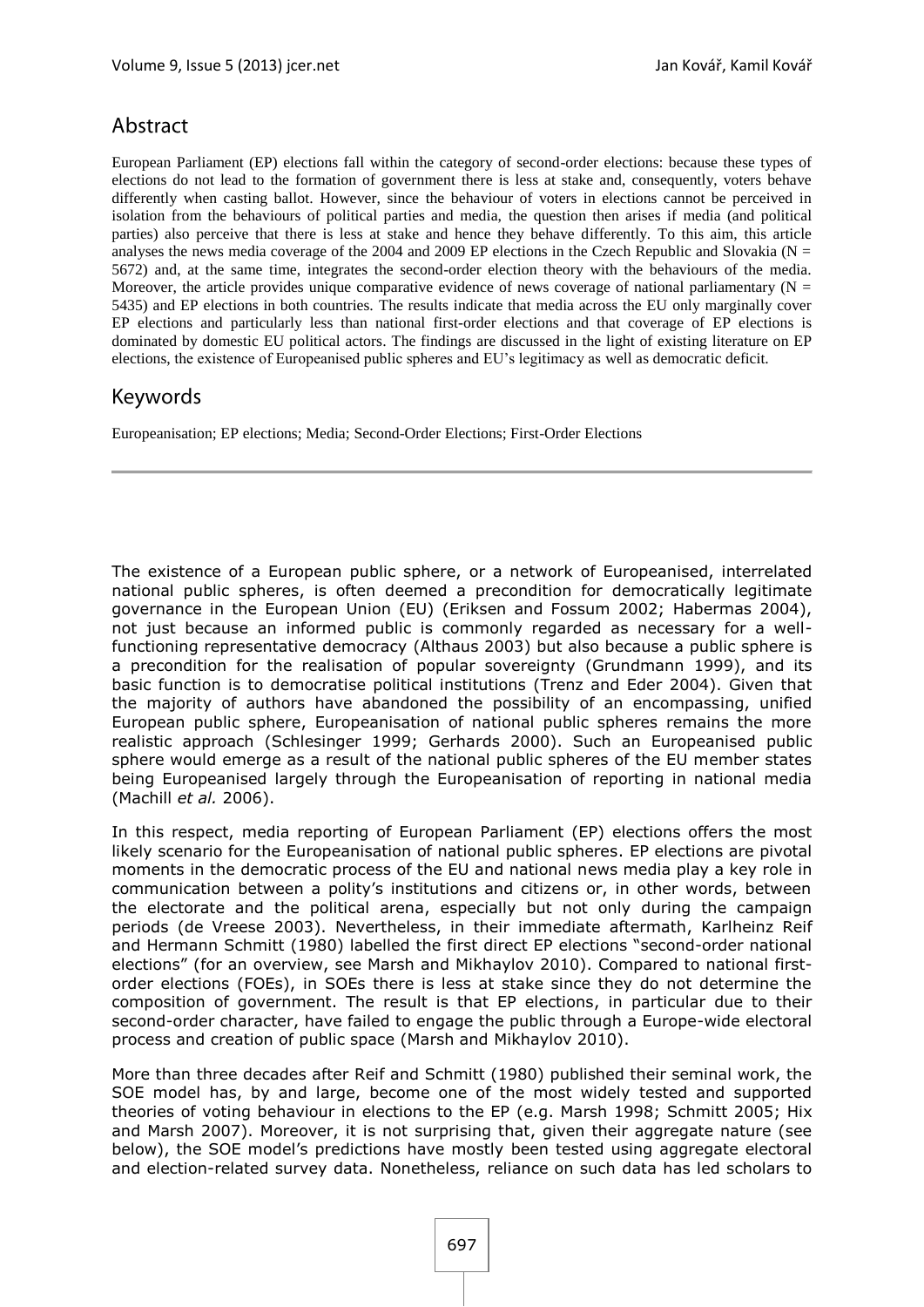focus primarily on sophisticated strategies of voters. However, by primarily focusing on the strategies of *voters*, the model is rendered blind to independent actions of the rest of the electoral circle, namely the *media* and *political parties* [\(see also Weber](#page-26-1) 2007). <sup>1</sup> Since perhaps the most important aspect of SOEs is that there is less at stake [\(Reif and](#page-25-2)  [Schmitt 1980:](#page-25-2) 9), it is viable to assume that all the three abovementioned actors perceive the less-at-stake dimension likewise.

At this point, the aim of this article is to contribute to the literature by explicitly integrating the SOE model with independent actions of other actors in the electoral circle than to voters, specifically the media. The study does this through the analysis of the whole range of news media coverage of the 2004 and 2009 EP elections in the Czech Republic and Slovakia, two small and new EU member states, and, at the same time, making use of the literature on the Europeanisation of national public spheres. The next section reviews the literature on Europeanisation of national public spheres, the coverage of European integration-related issues in the media, and SOE model. This section thus introduces the main concepts and presents the theoretical background. The third section unveils the expectations derived from the discussion in previous section, clarifies methodological issues, operationalises concepts, and presents the data. The fourth section presents the results of the analysis, and the last section concludes by summarising the findings and discussing their implications.

## **EXISTING LITERATURE.** *EUROPEAN(-ISED) PUBLIC SPHERE(S)*

Since the conditions for the existence of pan-European public sphere are absent, the standard approach is to focus on Europeanisation of national public spheres [\(Gerhards](#page-24-2)  [2000;](#page-24-2) [Trenz](#page-26-2) 2008). Europeanised national public spheres can be observed by measuring the different degrees of Europeanisation of existing national media spheres, as the media are taken as the best "proxy" and expression of the public sphere [\(de Vreese 2007:](#page-22-2) 6, [Gripsrud](#page-24-4) 2007) and visibility of communication (through the media) is the necessary precondition for the existence of a public sphere [\(Trenz](#page-26-3) 2004).

Many different conceptualisations and indicators of the Europeanisation of national public spheres have been developed (e.g. [Gerhards](#page-24-2) 2000; [Koopmans and Erbe;](#page-24-5) 2004; [Trenz,](#page-26-2)  [2008\)](#page-26-2). Generally, the key indicators for assessing the degree of Europeanisation of public spheres include the visibility of European topics<sup>2</sup> and inclusion of EU-actors and actors from other EU countries [\(de Vreese 2007: 10\)](#page-22-2). For Jürgen Gerhards [\(2000: 293-](#page-24-2) [294\)](#page-24-2), for example, Europeanisation is primarily indicated by an increase in the reporting on European topics and actors in the national media and evaluations of them that extend beyond their country's interests. In addition, Ruud Koopmans and Jessica Erbe [\(2004\)](#page-24-5) build their conceptualisation around three forms of Europeanisation: (1) *supranationally Europeanised communication*, where European-level institutions and collective actors interact around European themes; (2) *vertical Europeanisation,* where national actors address European actors, the national actors make claims regarding European issues or European actors who partake in national debates on European issues [\(see also Peters](#page-25-6) *et al.* [2005\)](#page-25-6); and (3) *horizontal Europeanisation*, where national media covers issues regarding other EU member states and national actors address issues or actors in other EU member states.

Finally, Thomas Risse and Marianna van de Steeg [\(2003\)](#page-25-7) have pointed out three conditions for establishing the degree to which a Europeanised public sphere exists. It exists (1) if and when the same (European) themes are discussed at the same time at similar levels of attention across national public spheres and media; (2) if and when similar frames of reference, meaning structures, and patterns of interpretation are used across national public spheres and media; and (3) if and when a transnational community of communication emerges in which speakers and listeners not only observe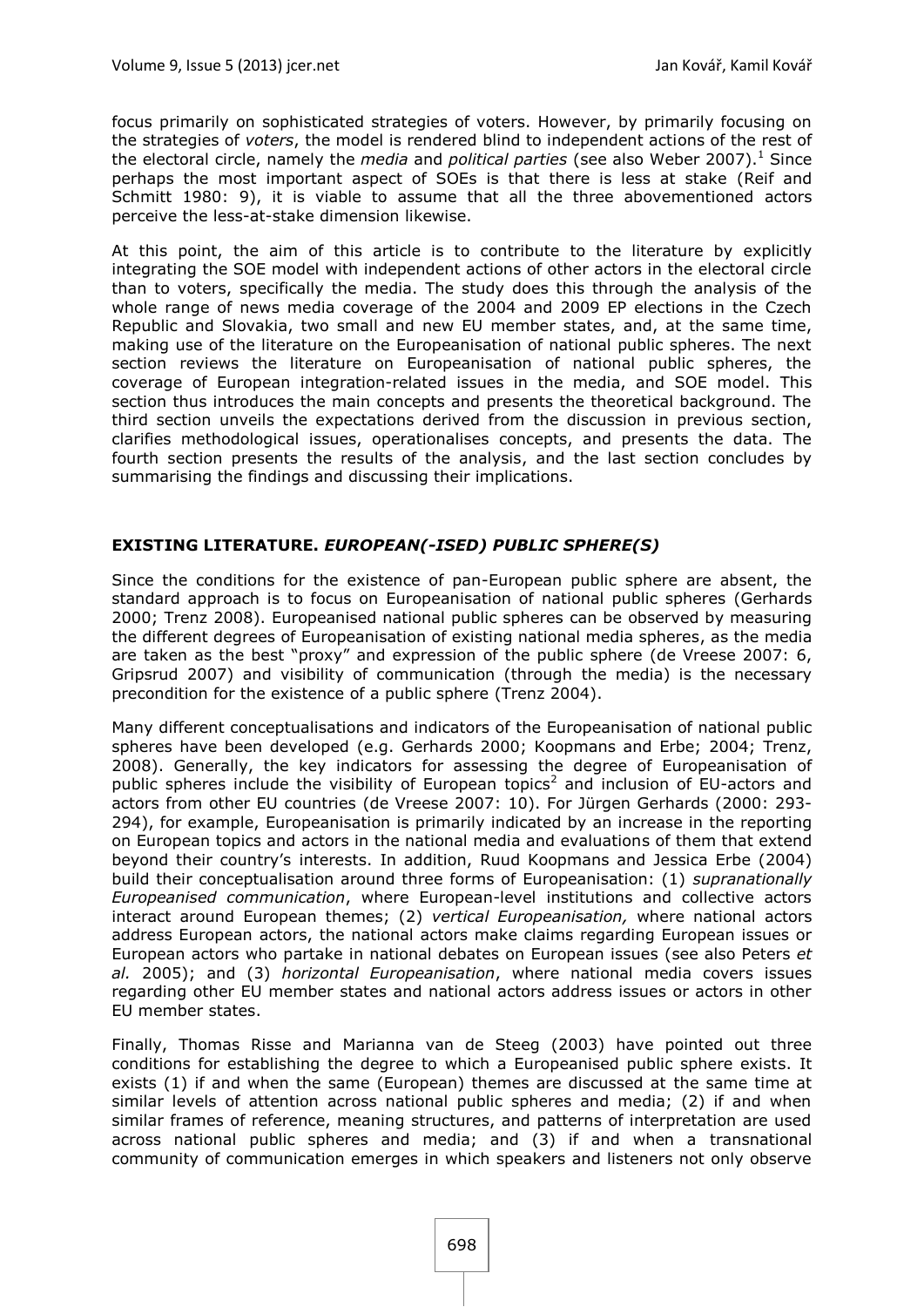each other across national spaces but also recognise that "Europe" is an issue of common concern for them.

The question then remains, if and to what extent does the Europeanised public sphere really exist? In his review article, Claes de Vreese concludes that 'the contours of a European public sphere can be sketched' [\(2007:](#page-22-2) 9). The meta-analysis of Marcel Machill (*et al.* [2006: 57\)](#page-25-1) supports this conclusion, reporting 'developmental tendencies (...) towards a Europeanisation of the national public spheres'. The degree of existence of Europeanised public spheres highly depends on the type of media outlet one considers. Studies relying on analyses of quality broadsheet newspapers tend to find some evidence of Europeanised news coverage, while studies focusing on television and tabloids teach us about the non-existence of Europeanisation of national public spheres [\(de Vreese](#page-22-2) [2007\)](#page-22-2).

#### **THE EU IN THE MEDIA**

In relation to the blossoming of the literature on the Europeanisation of national public spheres, an increasing amount of scholarly work has aimed at analysing whether, how, and when news media cover European integration-related issues (e.g. [Machill](#page-25-1) *et al.* [2006;](#page-25-1) [Boomgaarden](#page-22-3) *et al.* 2010). This strand of research concludes that EU topics account for an extremely small proportion of reporting in national media, EU-level actors tend to feature only in minor roles [\(cf. Kandyla and de Vreese](#page-24-6) 2011), and negative evaluations of the EU outnumber positive ones [\(Peter and de Vreese](#page-25-8) 2004).

A variety of studies thus focuses on media coverage before and during EP elections. It has been shown that, during the campaign preceding the first direct elections to the EP, EU affairs played no role in the news until the actual start of the election campaign [\(Blumler](#page-22-4) 1983; [Siune](#page-26-4) *et al.* 1984). Overall, elections to the EP have consistently been found to be only minimally visible in national news media [\(de Vreese](#page-22-5) *et al.* 2007) and accompanied by limited personalisation through coverage of EU representatives and protagonists [\(Peter](#page-25-9) *et al.* 2004; [de Vreese](#page-22-6) *et al.* 2006). Moreover, to the extent that national news media concentrate on EP elections, they tend to focus on the national aspects and concerns of the campaigns [\(Siune](#page-26-4) *et al.* 1984). Finally, previous empirical research also reports considerable cross-national variation in the degree to which the EU is covered in the news during the EP elections [\(Schuck](#page-26-5) *et al.* 2011b).

## **THE SOE MODEL**

The SOE model has become the dominant one in any academic discussion of elections to the EP. An operational definition of SOEs has been put forward by Pippa Norris and Reif, 'All elections (except the one that fills the most important political office of the entire system and therefore is the first-order election) are "national second-order elections", irrespective of whether they take place in the entire, or only in a part of, the country' [\(1997: 117\)](#page-25-10). It is important to note that in their ideal form, SOEs are contested within the same party system as the FOEs.<sup>3</sup> The SOE model suggests that there is a qualitative difference between different types of elections depending on the perception of what is at stake; compared to FOEs, in SOEs there is less at stake due to the fact that they do not determine the composition of government [\(Reif and Schmitt](#page-25-2) 1980: 9).

Owing to this fact, the SOE model is built around three broad propositions: (1) *lower level of voter's participation;* (2) *brighter prospects for small parties*; and (3) *losses for government parties*. Furthermore, as a consequence of the less-at-stake dimension, 'voters cast their votes (...) not only as a result of conditions obtaining within the specific context of the second-order arena but also on the basis of factors in the main political arena of the nation' [\(Reif and Schmitt 1980:](#page-25-2) 9). Put differently, the campaigning for and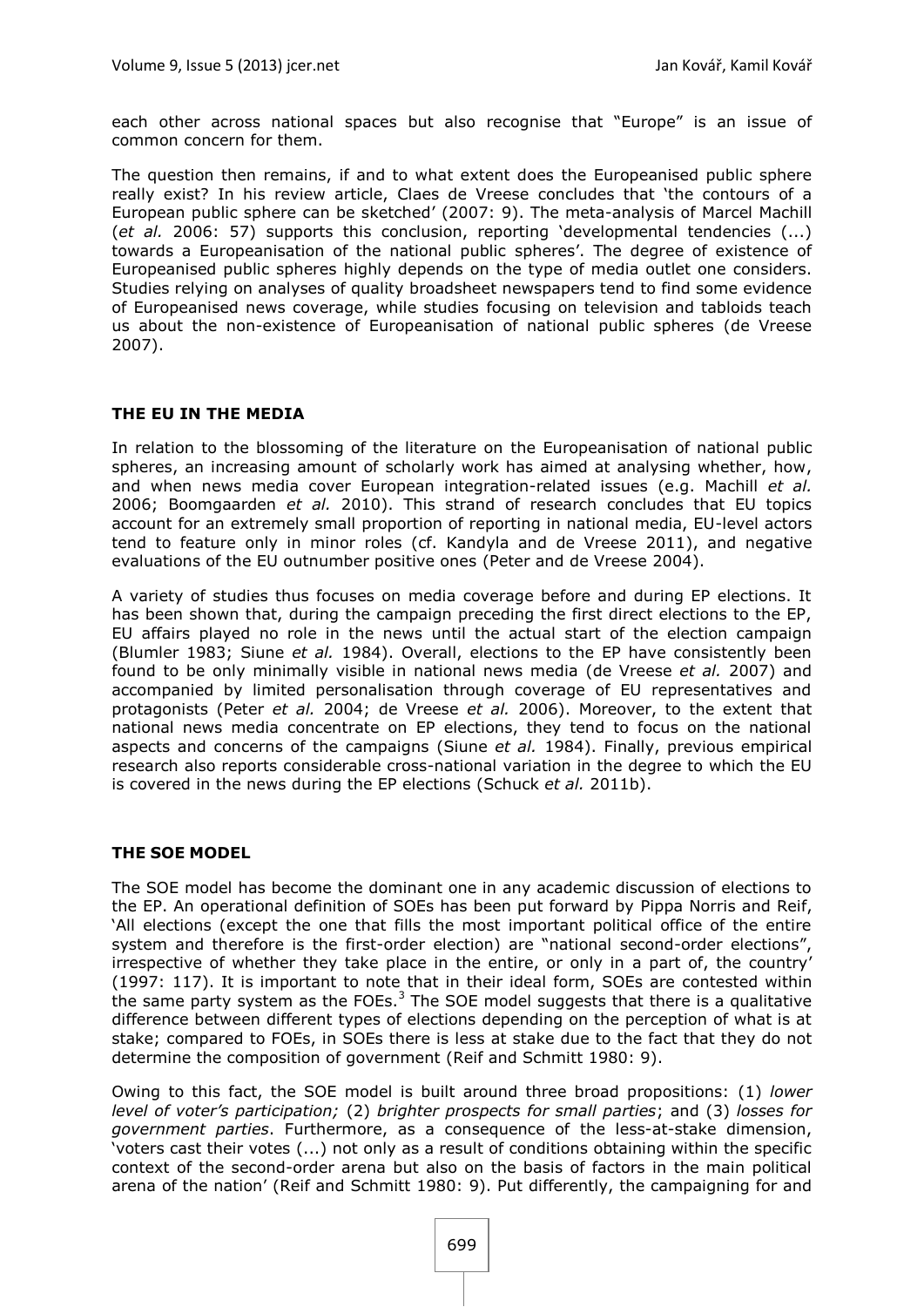results of SOEs are influenced by the political constellation of the national political arena [\(Norris](#page-25-10) 1997). Hence, the last proposition is (4) *election campaigns comprise not only second-order-arena-specific issues but also (if not dominantly) first-order-arena-specific issues* (Reif [1984;](#page-25-11) Irwin [1995\)](#page-24-7)*.*

One important shortcoming inherent in the SOE model is its primary focus on strategies of *voters.* The model does not explicitly link to independent actions of the rest of the electoral circle, the *media* and *political parties,* despite the fact that scholarship has recently started to integrate the SOE model with behaviours of political parties and the media (see [Adam and Maier](#page-22-7) 2011) and despite the conclusions of many studies showing that (1) parties allocate fewer resources for campaigns in SOEs than in first-order contests, which has consequences for the organisation and conduct of campaigns [\(Maier](#page-25-12)  [and Tenscher](#page-25-12) 2009; [Hertner](#page-24-8) 2011); and (2) EP election campaigns are of low intensity [\(de Vreese](#page-22-8) 2009; [Maier and Tenscher](#page-25-12) 2009) and are dominated by national issues [\(Irwin](#page-24-7) [1995\)](#page-24-7). Moreover, EP elections have been consistently found to have limited visibility in national television news [\(Peter](#page-25-9) *et al.* 2004; [Kovář](#page-24-9) 2010).

Since the most important aspect of SOEs is perhaps that there is less at stake, it is plausible to assume that all the three abovementioned electoral actors likewise perceive the less-at-stake character of SOEs, and thus, EP elections matter less not only to voters but also to political parties and the media. This means that the relationship among party strategies, media coverage, and voter motivation is likely to be reciprocal [\(see also](#page-24-10)  [Hobolt and Spoon](#page-24-10) 2010). In other words, the behaviour of voters in EP elections at large cannot be perceived in isolation from the behaviours of political parties or the media, and hence, it is necessary to integrate the SOE model with behaviours of political parties and the media [\(Strömbäck](#page-26-6) *et al.* 2011: 7).

The studies reviewed in this section give us important insights into the indicators and existence of European(-ised) public sphere(s); into whether, how, and when news media cover European integration-related issues; and into the second-order character of EP elections. However, they often focus only on a limited range of media outlets or on bigger and older EU member states [\(de Vreese](#page-22-9) 2001; [Machill](#page-25-1) *et al.* 2006), do not link the media, political parties and voters sufficiently when analysing SOEs [\(Marsh and](#page-25-3)  [Mikhaylov](#page-25-3) 2010), or do not generally integrate the literature on Europeanisation of the public sphere and the literature on media coverage of the EU with SOE model. Moreover, research on coverage of EP elections in the media does not explicitly address the question of how the coverage differs across FOEs and SOEs and does not provide hard cross-national comparative evidence in these terms [\(de Vreese](#page-22-5) *et al.* 2007). In this area of research, we have so far had to rely on indicative and anecdotal evidence. This is where this study tries to contribute some theoretical structure as well as empirical evidence.

## **RESEARCH DESIGN**

The study looks for signs of the development of an Europeanised national public sphere during the 2004 and the 2009 EP elections in the Czech Republic and Slovakia. The two countries have been selected as case studies for several reasons. First, research on media coverage of (EP) elections in the post-communist EU member states is much scarcer compared to analyses focusing on (EP) election coverage in the established EU democracies. Second, to the best knowledge of the authors no study offers comparative analysis of media coverage of different orders of elections (i.e. first-order vs. secondorder). This statement is valid not only for the post-communist EU member states but also for the established EU democracies. In other words, there is need for lead-off comparative studies to be conducted that will focus on cross-order election media coverage.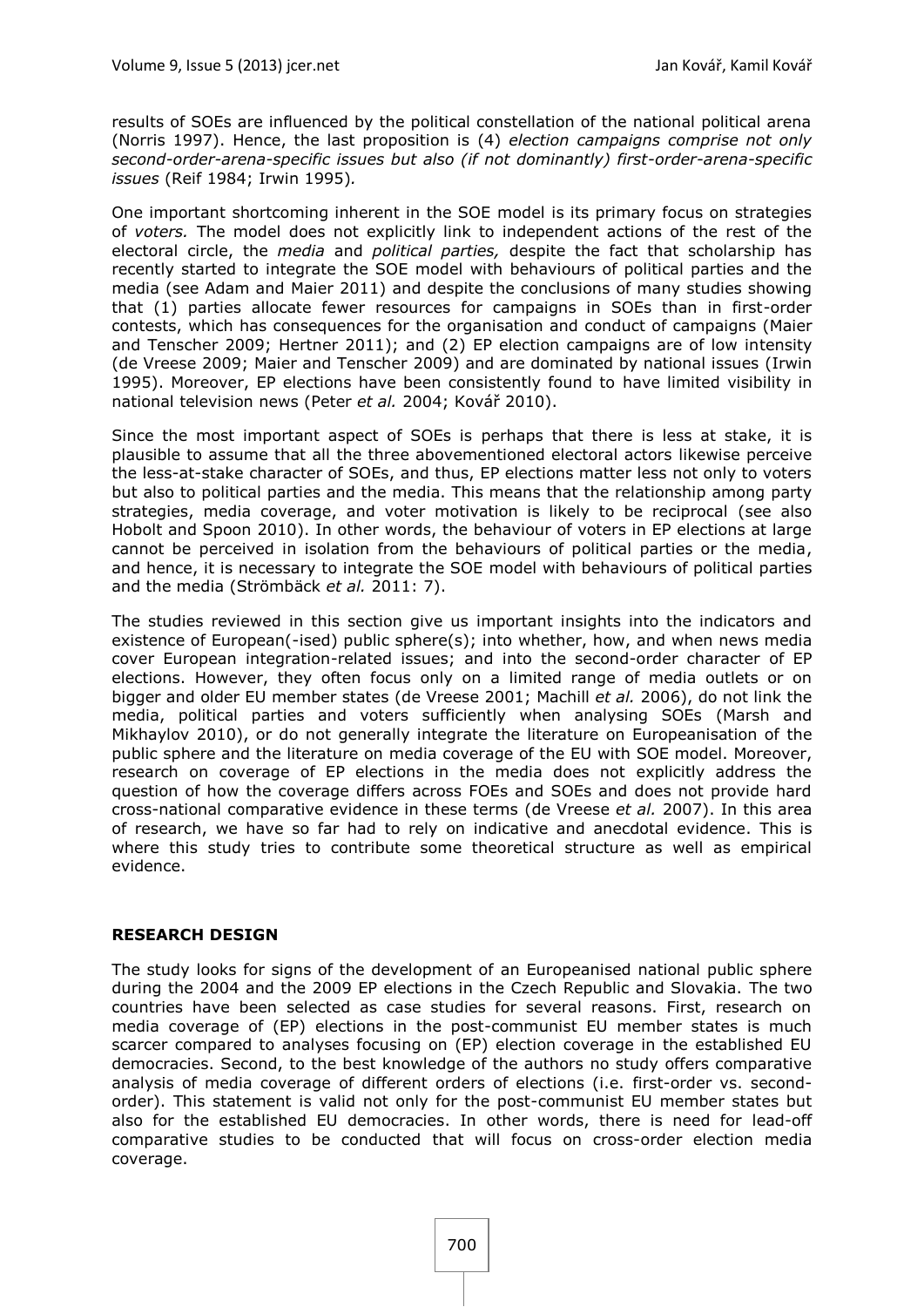The third set of reasons can be labelled technical or practical: due to practical as well as technical problems we were unable to carry out the analysis in more than the two countries mentioned. Carrying out the analysis in the other Central and Eastern European countries (CEEC) would presuppose not only knowledge of languages of these countries (while Czech and Slovak are mutually intelligible) but also resources for purchase of and access to audiovisual broadcasting and print outlets in these countries. This is typically conducted by a cross-national team of researchers with significant amount of financial resources [\(e.g. Boomgaarden et al.](#page-22-10) 2013).

Fourth, even though both states are quite similar as they were for a long time parts of one state, there is a discernible difference between them which increases their comparative value: ever since the Czech Republic and Slovakia joined the EU, it was evident that in general there is higher level of public and party based Euroscepticism in the former country while in the latter country, particularly after joining the EU, political parties and publics are in general much more supportive towards the EU (European Commission 2003-2010; [Beichelt](#page-22-11) 2004; [Kopecký](#page-24-11) 2004; [Taggart and Szczerbiak](#page-26-7) 2004; [Havlík and Kaniok 2006: 32-44, 63-80;](#page-24-12) [Taggart and Szczerbiak](#page-26-8) 2008; [Vachudova and](#page-26-9)  [Hooghe 2009;](#page-26-9) Boyd [2011\)](#page-22-12). For these reasons this study conducts the analysis only on the Czech Republic and Slovakia.<sup>4</sup> The driving engine of this search is the premise that a European public sphere can develop via the Europeanisation of national public spheres, which are in turn essentially constituted via the national media [\(Machill](#page-25-1) *et al.* 2006). The logic for this stems from the idea that the media is taken as the best "proxy" for the public sphere [\(de Vreese 2007:](#page-22-2) 6).

The abovementioned research on media coverage of European integration-related issues stresses the importance of three main aspects of news media coverage of EP election campaigns: *visibility* of the coverage, degree of *domesticisation/Europeanisation* of the coverage, and *tone* of coverage. This study analyses all three aspects of news media coverage. Two of these three aspects of news media coverage closely relate to different indicators of Europeanisation of national public spheres (see above). Gerhards [\(2000\)](#page-24-2) understands Europeanisation of the public sphere as an increase in reporting of European issues (*visibility*) and coverage of actors (*domesticisation/Europeanisation*). One of the indicators Koopmans and Erbe use is vertical Europeanisation, in which national actors address European actors and national actors make claims regarding European issues or European actors who partake in national debates on European issues [\(2004:](#page-24-5) 101). Vertical Europeanisation can be observed in terms of the extent to which EU politicians, issues, actors, and events (*visibility; domesticisation/Europeanisation*) are covered by national news media [\(Trenz](#page-26-2) 2008).

## *Expectations*

Two of the three aspects of media coverage of EU issues analysed here, namely the *visibility* and the degree of *domesticisation/Europeanisation* of the coverage, are also closely connected to the SOE model, which allows us to derive clear expectations from the theory. First, as far as the degree of *domesticisation/Europeanisation* is concerned, the characterisation of EP elections as SOEs, where the national arena provides the dominant frame of reference for all other elections [\(Norris](#page-25-10) 1997), suggests that a domestic frame will be strongly dominant [\(de Vreese](#page-22-5) *et al.* 2007). It signals domesticisation rather than Europeanisation of news media coverage. Therefore, this study expects the coverage of EP election campaigns in the media to be predominantly domestic (national) in nature with little reference to the European dimension. Furthermore, since prior research indicates that predominantly domestic appeals play a greater role in the subsequent EP elections [\(Leroy and Siune](#page-25-13) 1994; Peter *et al.* [2004\)](#page-25-9), it is expected that the Europeanisation of news media coverage of the 2004 EP elections to be less pronounced, given their novelty, than that of the subsequent 2009 EP elections.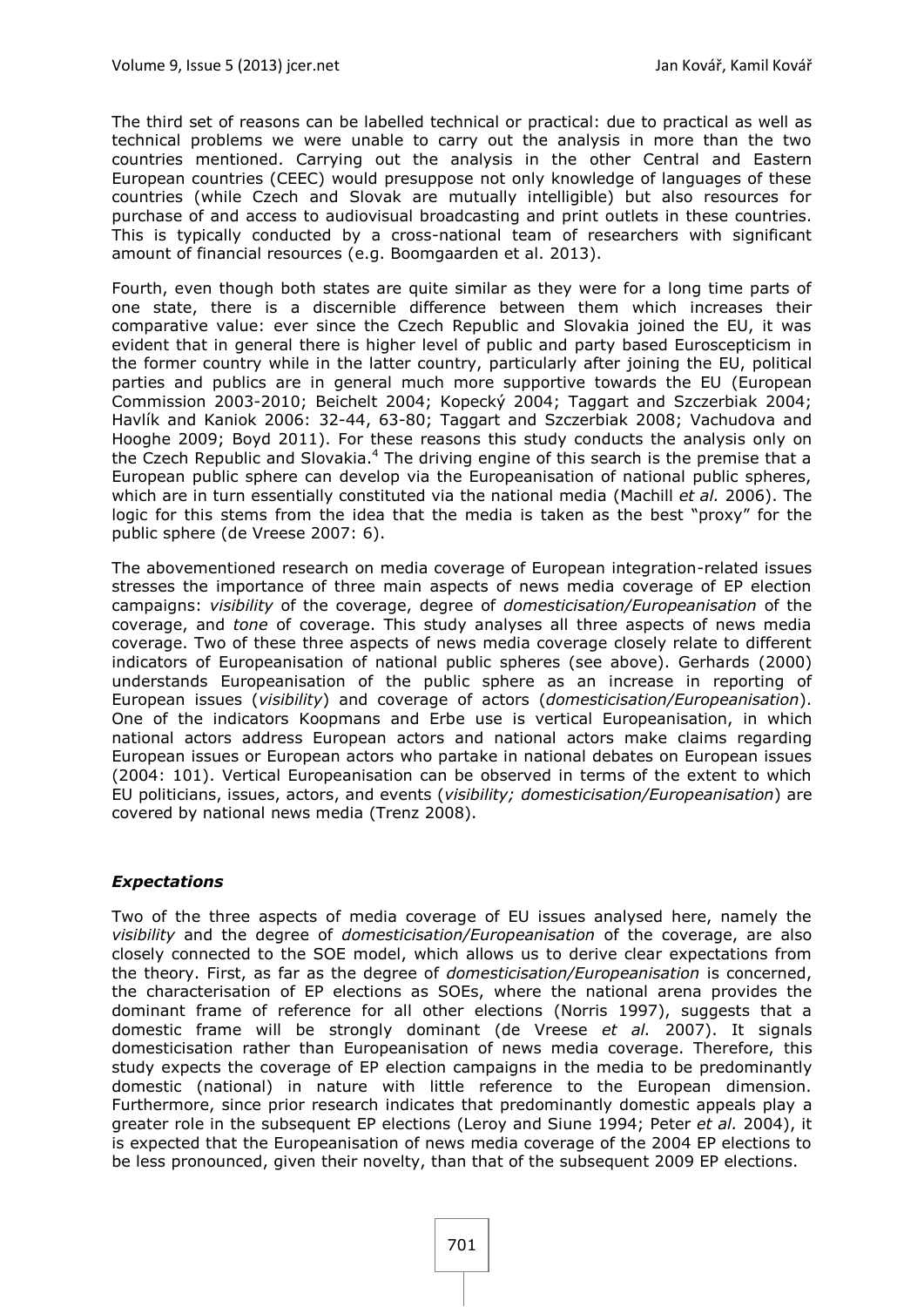Second, with respect to *visibility,* it is viable to assume that the news media coverage will be greater in elections that are more salient and more competitive and when campaign spending is greater [\(Banducci and Semetko](#page-22-13) 2002). In other words, elections that are more important will receive greater media coverage. The less-at-stake character of SOEs suggests that visibility will be low, and is expected to be notably lower in the case of EP elections in comparison to FOEs. Moreover, previous research suggests the initial EP elections receive some amount of (obligatory) media coverage because of the novelty of the events, and with subsequent elections, they disappear from the coverage [\(Leroy and Siune](#page-25-13) 1994; [de Vreese](#page-22-5) *et al.* 2007). Given that both countries held their first EP elections in June 2004, this analysis expects that the media coverage of the 2004 EP elections to be higher than that of the subsequent EP elections of 2009.

Given that both countries' media systems include both market-based and public serviceoriented broadcasters as well as a variety of quality papers and tabloids, the analysis focuses on all types of media. Public service broadcasting (PSB) has, by definition, an obligation to provide a sufficient amount of news and public affairs coverage, which is pluralist in terms of both issue content and coverage of political actors [\(Toka and](#page-26-10)  [Popescu](#page-26-10) 2009; [Act No. 231/2001;](#page-22-14) [Act No. 308/2000\)](#page-22-15). On the other hand, private television channels are usually assumed to focus mainly on soft news and infotainment instead of conveying everyday politics to the viewers [\(Pfetsch 1996;](#page-25-14) [Blumler](#page-22-16) 1997). In fact, it has been pointed out that "quality" media outlets, such as public broadcasting news and broadsheet newspapers, tend to have more political and economic news than their private counterparts and provide more news about the European integrationrelated issues and EU-level actors than "commercial" news outlets, such as private television news and tabloids [\(Semetko and Valkenburg](#page-25-15) 2000; [Peter and de Vreese](#page-25-8) [2004\)](#page-25-8). Taken together, this gives rise to two expectations related to the analysis. First, we expect "quality" media outlets (public service broadcasting and broadsheet newspapers) to report more on EP election campaigns than private outlets (private broadcasting and tabloids). Second, "quality" media outlets will include more relevant EU actors in their coverage than private media outlets. Finally, in interaction with the SOE model, we are interested whether the difference between PSB and private outlets is lower or higher in European as compared to national elections.

As far as the *tone* of coverage is concerned, the SOE model does not offer any clear expectations or premises from which expectations might be derived. The coverage of EP elections may be both positive and negative in tone. Following previous research concluding that news about the EU is mostly neutral and, if evaluative, then negative [\(Peter](#page-25-16) *et al.* 2003; [de Vreese](#page-22-5) *et al.* 2007), we expect the coverage of EP elections to be, for the most part, neutral or slightly negative. We have no ex ante expectations about differences in the tone of the news across years or the type of outlets.

## *Methods and data*

The study of news media coverage of the 2004 and the 2009 EP elections in the Czech Republic and Slovakia is carried out using media content analysis. Content analysis of the media coverage of EP elections can provide insights into how much importance and salience the media ascribe to the coverage of second-order EP elections [\(Peter](#page-25-16) *et al.* [2003\)](#page-25-16), since content analysis (through the content-analysed materials) can provide, even without the cooperation of the media, insights about how high are the "stakes" the media ascribe to elections [\(Hermann](#page-24-13) 2008). For the purposes of this study, we consider the media as a whole, thus avoiding the existing bias towards broadsheet newspapers and public service broadcasting [\(Machill](#page-25-1) *et al.* 2006: 80). Moreover, as Steven Chaffee and Stacey Frank Kanihan [\(1997:](#page-24-14) 421) point out, different types of media serve different needs in the citizenry, and it is thus reasonable to focus on the whole range of media types.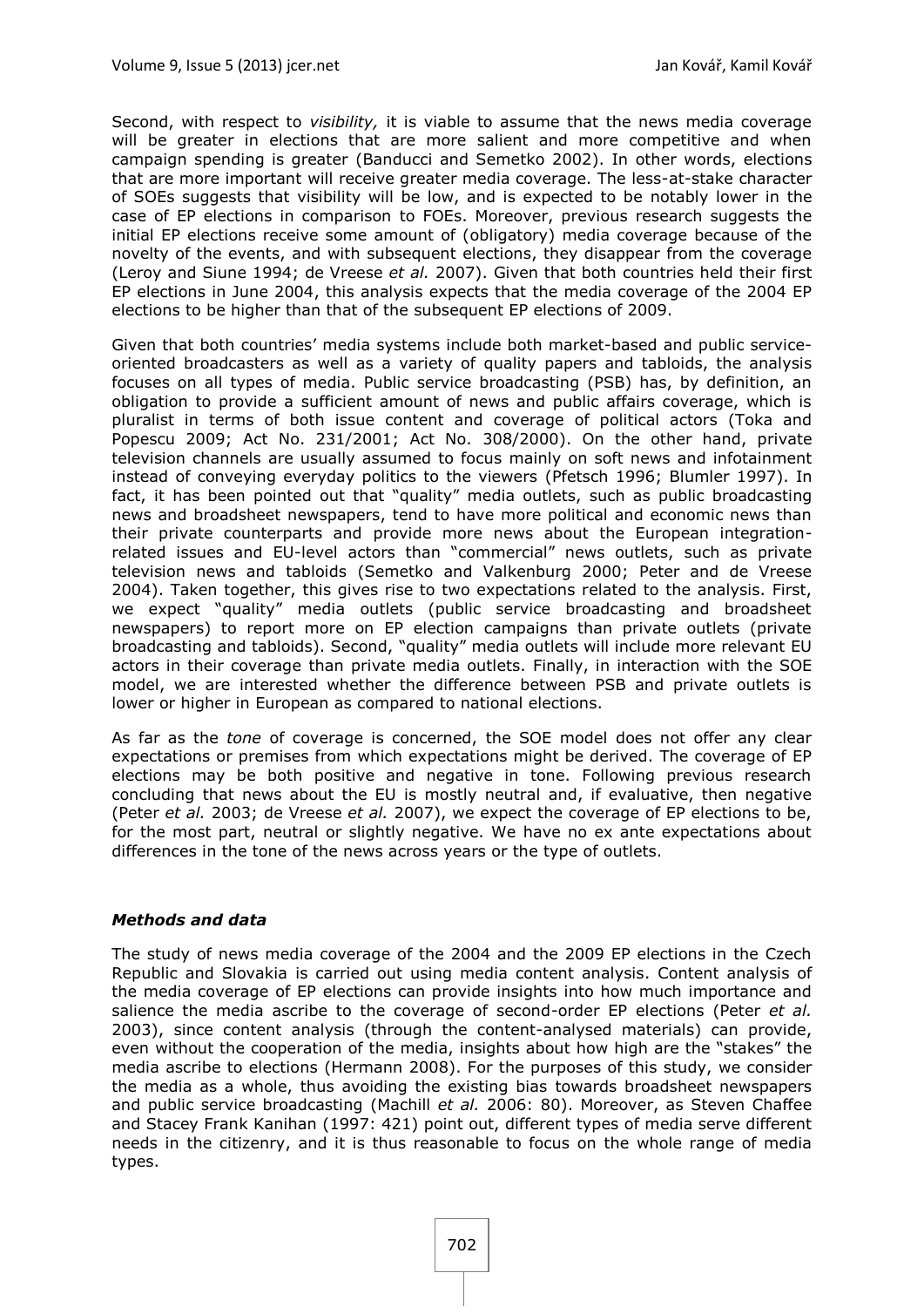The two weeks prior to Election Day became the subject of the analysis because prior research has demonstrated that election coverage tends to cluster around the period shortly before the election day [\(Leroy and Siune](#page-25-13) 1994), and thus it makes this study comparable to other research conducted in the field. Since election days vary across both countries, the coding periods also vary.<sup>5</sup> For the purposes of this study, we focus on all main national PSB and private TV stations and all main newspapers. This analysis includes three TV stations and five newspapers in the Czech Republic, and four TV stations and four newspapers in Slovakia (see Table 1).

|        |  |  |  | Table 1: Summary of analysed TV stations and newspapers according to the type of |  |  |  |
|--------|--|--|--|----------------------------------------------------------------------------------|--|--|--|
| outlet |  |  |  |                                                                                  |  |  |  |

|                       | <b>Czech Republic</b>                                             | <b>Slovakia</b>                    |  |  |
|-----------------------|-------------------------------------------------------------------|------------------------------------|--|--|
| <b>Public Service</b> | Česká televize (ČT 1/ČT 24)                                       | Slovenská televízia (STV 1)        |  |  |
| Private               | TV Nova, Prima TV                                                 | Joj TV, TV Markíza, TA3            |  |  |
| <b>Broadsheet</b>     | Lidové Noviny, Mladá Fronta<br>Dnes, Právo, Hospodářské<br>Noviny | Pravda, SME, Hospodárske<br>noviny |  |  |
| Tabloid               | <b>Blesk</b>                                                      | Nový čas                           |  |  |

We focus on national television and newspapers, since these media outlets are consistently cited as the most important sources of information among European citizens looking for information about the EU [\(European Commission 1999-2007\)](#page-23-1) as well as about the EP elections [\(European Commission](#page-23-2) 2004). Moreover, television is generally seen as the most influential mass medium [\(Blumler](#page-22-17) 1970; [Mazzoleni and Schulz](#page-25-17) 1999), while newspapers clearly remain a major source of political information and information about the EU, given that the EU receive more attention in newspapers than on television [\(Trenz](#page-26-3) 2004). In addition, these outlets were selected to provide a comprehensive idea of the news coverage in both countries. Specifically, we focus on main evening television newscasts of each outlet, because, of all the news programmes, these usually have the largest audiences (Table 2). Moreover, as pointed out by Jochen Peter (*et al.* [2004:](#page-25-9) 416) 'these "flagship" news programs provide an indicator of the importance that broadcasters attach to the EU and European parliamentary elections'. We also consider all main broadsheet newspapers and the most widely circulated tabloids from each country.

|  |  | Table 2: Summary of main evening TV newscasts |
|--|--|-----------------------------------------------|
|  |  |                                               |

|                | <b>Newscasts analysed</b>                                                                                         |  |  |  |
|----------------|-------------------------------------------------------------------------------------------------------------------|--|--|--|
| Czech Republic | ČT1/ČT 24: Události; TV Nova: Televizní noviny; Prima TV:<br>Zpravodajský deník/Zprávy TV Prima*                  |  |  |  |
| Slovakia       | STV1: Hlavné správy/Správy STV <sup>*</sup> ; Joj TV: Noviny; TV Markíza:<br>Televízne noviny; TA3: Hlavné správy |  |  |  |

**\*** During the analysed period, the channel has changed the name of its main evening news programme.

In the case of television, the entire newscast of each TV station is coded. In line with prior research [\(Schuck](#page-26-5) *et al.* 2011b), we base all analyses of television coverage on the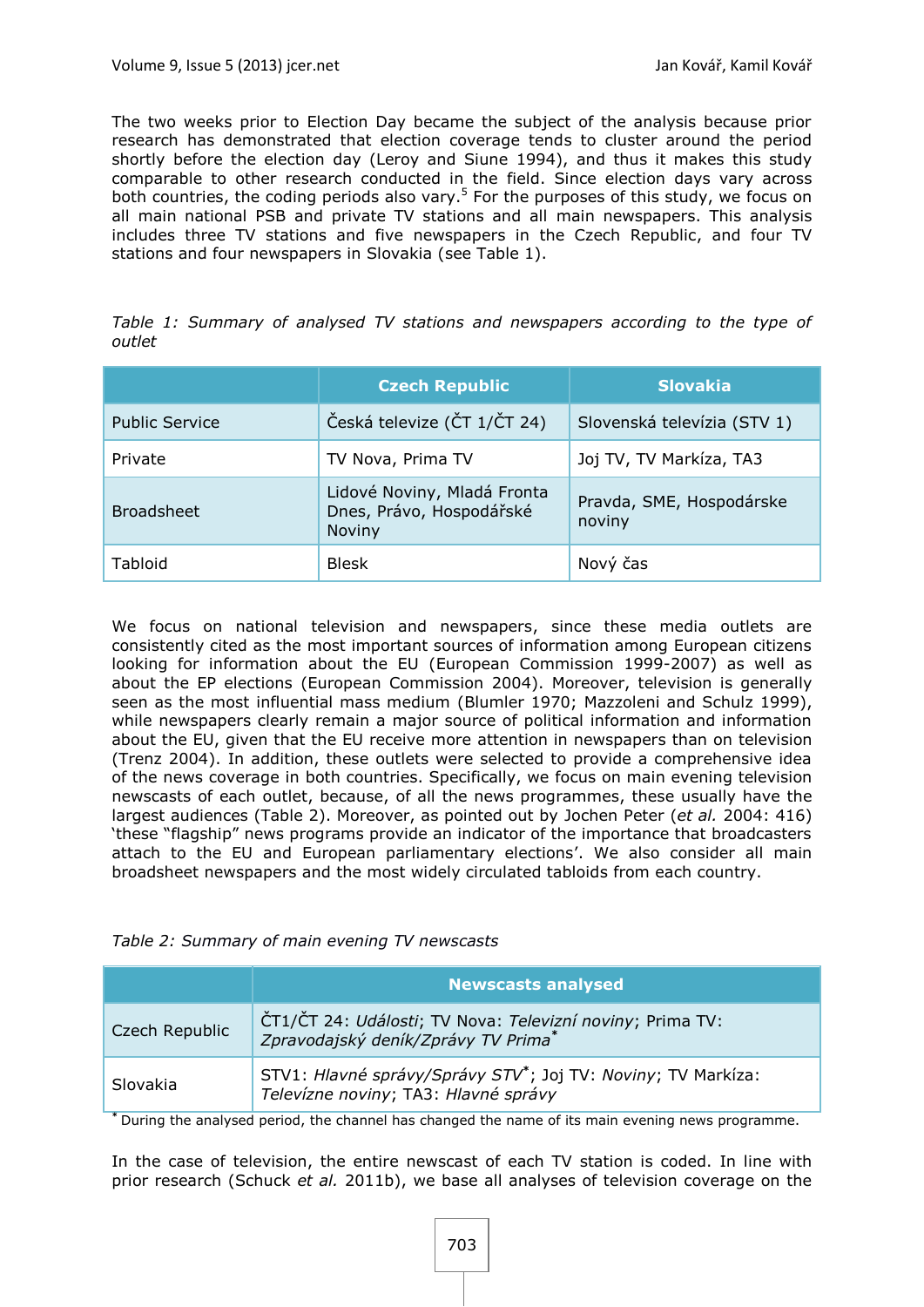length of the individual news story in relation to the total length of each newscast (word count-based).<sup>6</sup> Length is a more appropriate measure of visibility of topics than the number of stories, because the length of the newscasts (from 15 to 35 minutes) and of individual news stories vary, as do the number of stories per newscast [\(de Vreese](#page-22-9) 2001: [290\)](#page-22-9). The unit of analysis and coding is the individual news story, defined as a semantic entity with at least one topic delimited from another story by a discernible change of topic [\(Peter and de Vreese](#page-25-8) 2004). In total, 3504 TV news stories are analysed. For newspapers, we focus on and code the title page and one randomly selected inside page<sup>7</sup> as well as all stories pertaining to EP elections on any other page. $8$  The analysis is based on the volume of the individual newspaper story in relation to the total volume of newspaper front-page and a randomly selected inside page (volume-based). The individual news story is again the unit of analysis. Overall, 2,168 newspaper stories are analysed. Content from all relevant news outlets are collected either digitally (TV and newspapers) or as hardcopies (newspapers).

*Visibility*: the first key measure used in this study is the *visibility* of the EP elections. As noted above, v*isibility* in television newscasts is operationalised as the percentage of *EP election stories* of the total coverage (word-count based). *Visibility* in newspapers is operationalised as the percentage of *EP election stories* of the total coverage on newspaper front-pages and randomly selected inside pages (volume-based). *EP election stories* were operationalised as stories in which the EP election campaign (e.g. candidates, parties, polls, and policy areas) is mentioned in at least two complete, independent sentences or, in the case of a newspaper, once in the heading and once in the text [\(Peter and de Vreese](#page-25-8) 2004). EP election campaign coverage should be distinguished from EU-related coverage. EU-related coverage comprises both coverage of EU topics other than the European election and coverage with some reference to the EU but no direct reference to EP elections. This study focuses on EP election campaign coverage only, thus excluding other EU-related coverage. The inter-coder reliability test for this measure yielded a satisfactory result (Krippendorff's alpha = .90).<sup>9</sup>

To test the expectation, derived from the SOE model, that EP elections receive less coverage in main TV newscasts and national newspapers than FOEs, we conduct further content analysis, this time covering the two-week period preceding the election day for national parliamentary elections. In both countries, FOEs took place in 2006 and 2010, always within two weeks one to the other.<sup>10</sup> Since EP elections can be affected by the point of the national electoral cycle at which at which they take place [\(Marsh and](#page-25-3)  [Mikhaylov](#page-25-3) 2010), it should be noted that both countries held the 2006 as well as 2010 national first-order elections at almost same time. Hence, in both countries EP elections took place at almost same position of the national electoral cycle. Here, again, the key measure is the visibility of national parliamentary elections. *National election stories* are operationalised as stories in which a national election campaign (e.g. candidates, parties, polls, and policy areas) are mentioned in at least two complete, independent sentences or, in the case of a newspaper, once in the heading and once in the text. Again, all stories in television news programmes and all stories on newspaper front pages and randomly selected inside page<sup>11</sup> are analysed to identify stories about national parliamentary elections. Within this second content analysis, a total of 3,440 television news stories and 1,995 newspaper stories are analysed. Inter-coder reliability for this measure is Krippendorff's alpha = .89.

*Actors: Domesticisation/Europeanisation:* the second key measure used in this study is the *domesticisation/Europeanisation* of EP elections in the news, measured as the visibility of different actors. We decided to use this particular operationalisation of Europeanisation/domesticisation of the news story since, next to operationalisation based on topics/issues, it is the most widely used operationalisation for tapping the *domestic* versus *EU* nature of news stories (see e.g. [de Vreese](#page-22-1) 2003; [de Vreese](#page-22-6) *et al.* [2006;](#page-22-6) [Boomgaarden](#page-22-3) *et al.* 2010; [Schuck](#page-26-11) *et al.* 2011b). In addition, studies using the operationalisation of Europeanisation/domesticisation based on topics has already been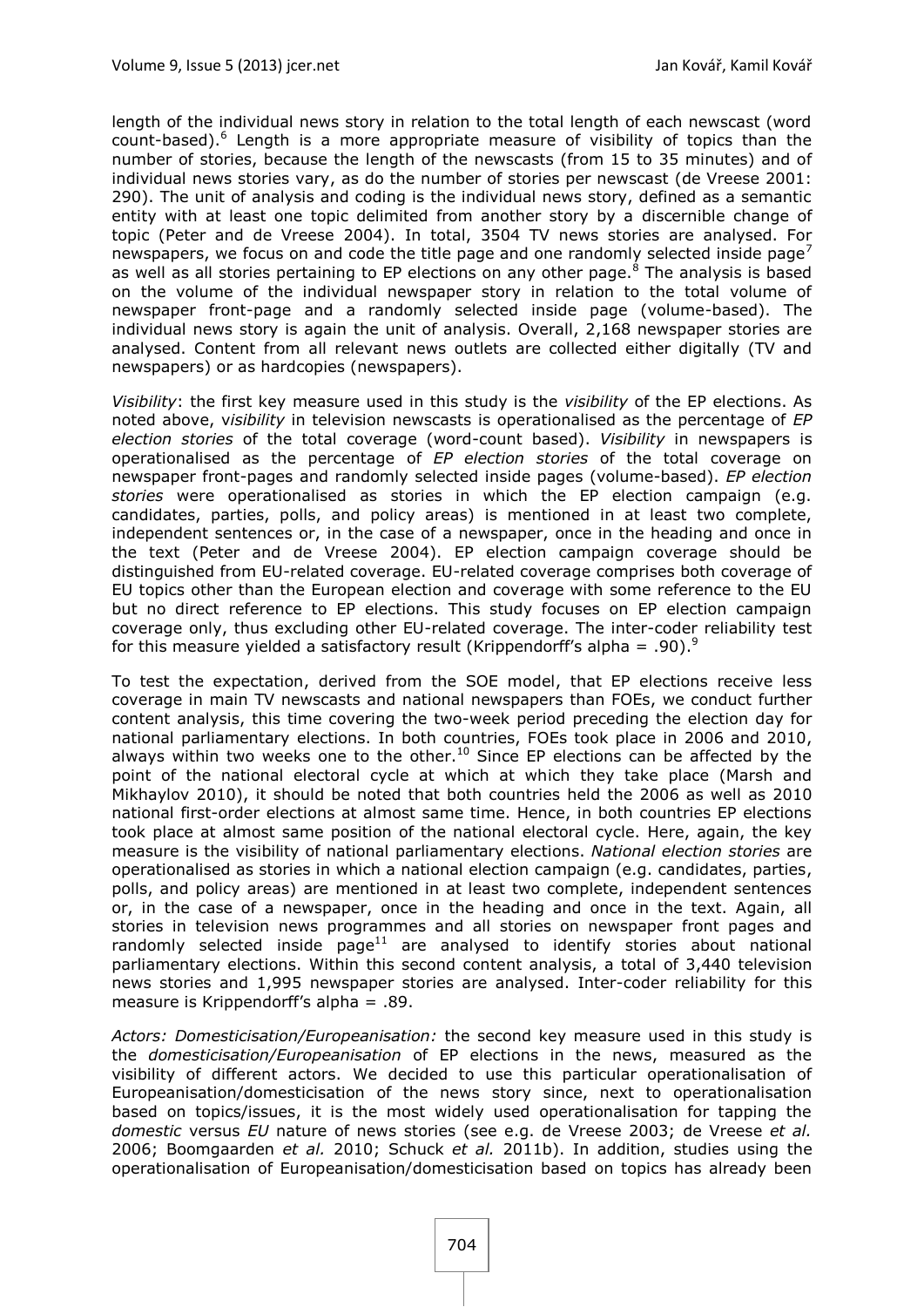conducted for these countries ([Kovář and Kovář](#page-24-15) 2012). Thus, we rely on the coding of actors in the news stories, since looking at actors can reveal whether the news media cover EP elections as either national or European contests [\(de Vreese](#page-22-6) *et al.* 2006: 482). For both television and newspapers, actors in all *EP election stories* are coded. In contrast to the analysis of visibility and tone, where the individual news story is the unit of analysis, individual actors are the units of analysis in the analysis of domesticisation/Europeanisation. An actor is defined as a person (e.g. an MEP candidate), a group of persons (e.g. a political party), an institution (e.g. a national parliament), or other organisation featured in the news story [\(Peter](#page-25-9) et al. 2004).<sup>12</sup> Up to 15 actors per news story are coded. Each actor is coded only once per story.

*EU actors* are operationalised as EP election candidates, the EU president and members and representatives of EU institutions, including the EU Commission, persons appointed by the EU, spokespersons, and other actors clearly connected with the EU (the head of state or government of the country holding the rotating presidency is coded as an EUactor). *Domestic political actors* are members of the government, spokespersons for government agencies, or members of opposition parties. This includes all members of both chambers of national parliaments. The category of *other actors* includes journalists, celebrities, ordinary citizens, and other actors who do not fall into the EU or domestic political actor categories. In total, 509 actors in relevant television news stories and 635 actors in relevant newspaper stories are coded. For this measure, Krippendorff's alpha proves a satisfactory .92.

*Tone*: the last key measure used in this study is the *tone* of the EP elections' coverage. *Tone* is operationalised as the explicit evaluation of the EU, EP, other institutions, and/policies. It was ensured that the news stories did contain explicit evaluations clearly referring to the EU. In television and newspaper, the tones of all *EP election stories* are coded. The individual news story is the unit of analysis. EP election stories are coded for being neutral (i.e. without any evaluation $^{13}$ ), negative or positive, rather negative or rather positive, or mixed. We use a mean score ranging from 1 (negative) to 5 (positive), where 3 signifies mixed evaluation [\(see de Vreese](#page-22-6) *et al.* 2006). In total, 156 television news stories and 278 newspaper stories are analysed. For this measure, Krippendorff's alpha is .84.

#### **RESULTS**

*Visibility*: the 2004 and 2009 EP elections generally received marginal visibility in the TV news and newspapers in both countries (see Figure 1).<sup>14</sup> Looking at the TV newscasts from 2004, I find that EP election stories took up from 3 per cent (Czech Republic) to 6.1 per cent (Slovakia) of the news. In 2009, EP election stories also took up a small proportion of the news, ranging from 4.3 per cent (Slovakia) to 6.7 per cent (Czech Republic). Turning to national newspapers, Figure 2 shows the visibility of EP election stories on the newspaper front page and one randomly selected page. Visibility was higher in the Czech Republic in both election years: 9 per cent in 2004 and 11.3 per cent in 2009. In Slovakian newspapers, visibility was similar in both election years, dropping from 6.4 per cent in 2004 to 6.2 per cent in 2009.

Regarding the expectation that the first EP elections in a given country receives some amount of (obligatory) visibility because of the novelty of the event and that coverage diminishes in subsequent elections, this proved true only in Slovakia (Figures 1-2). In TV news, the visibility of the EP elections decreased by almost half from 2004 to 2009 (8.5 per cent to 4.3 per cent). In Slovak newspapers, the trend is almost negligible: a decrease from 6.4 per cent in 2004 to 6.2 per cent in 2009. In the Czech Republic, on the other hand, the visibility of EP elections increased in both newspapers and TV news. In TV news, the visibility of EP elections doubled from 2004 to 2009 (from 3 per cent to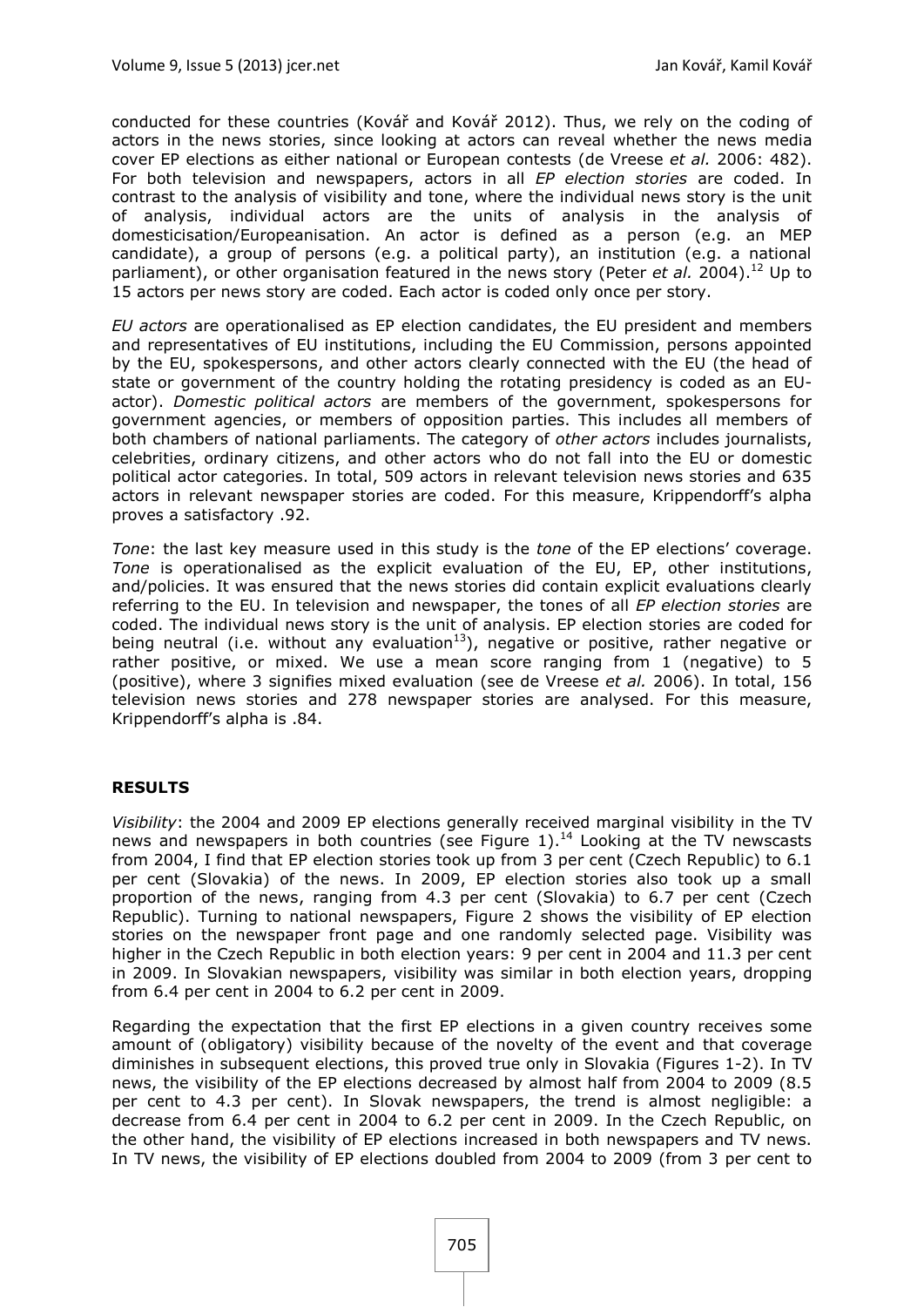6.7 per cent) while it increased slightly in newspapers during the same period (from 9 per cent to 11.3 per cent).



*Figure 1: Visibility of the 2004 and 2009 EP elections in television newscasts*

Note: Percentage of EP election news of overall TV news (time-based).



*Figure 2: Visibility of the 2004 and 2009 EP elections in newspapers*

Note: Percentage of EP election news of overall news on newspaper front-pages and a randomly selected page (volume-based).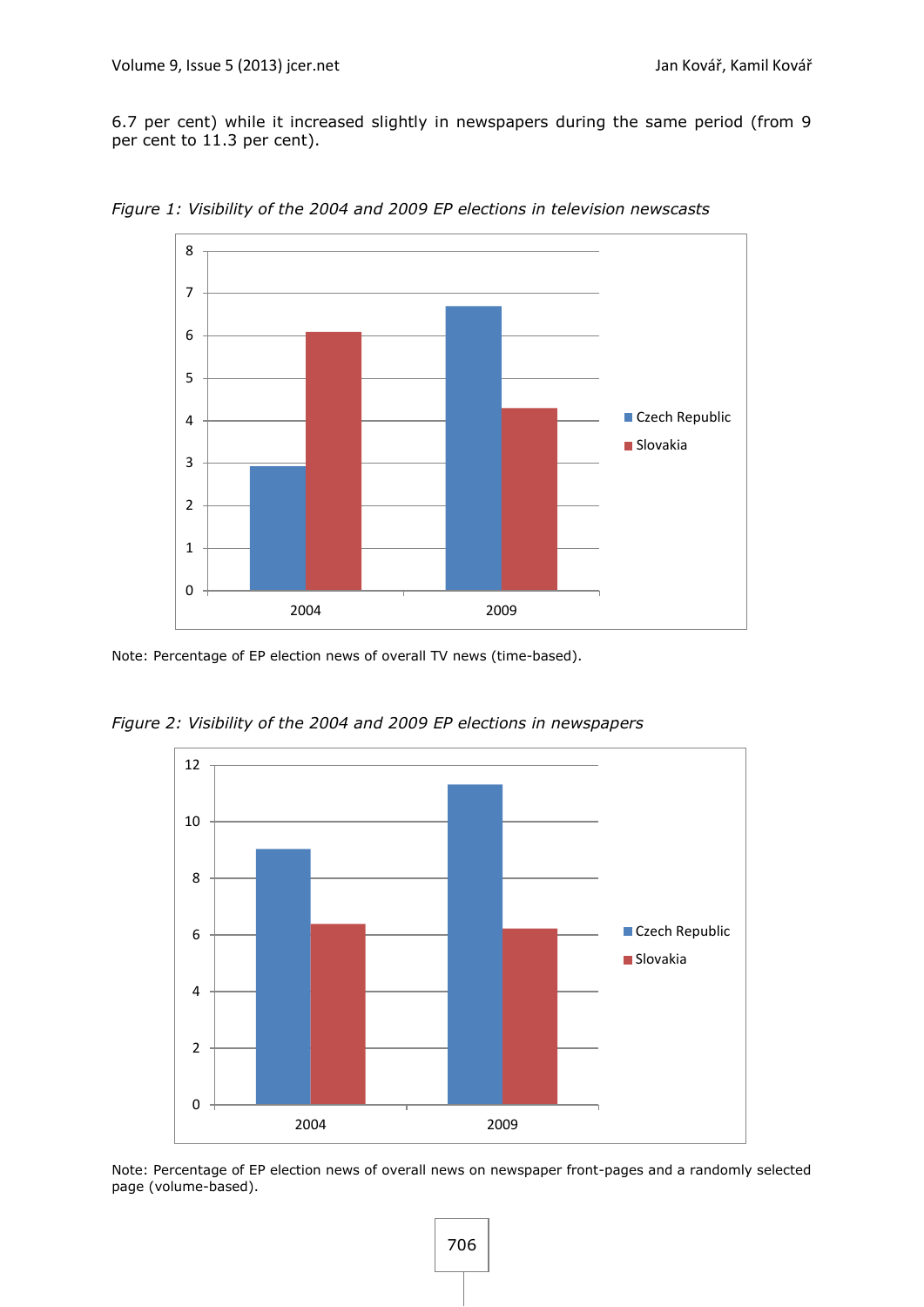Comparing the visibility of EP elections in "quality" media outlets (PSB and broadsheet newspapers) and "private"<sup>15</sup> media outlets (private broadcasting and tabloids), we find support for the expectation that "quality" outlets devote more time and space to EP elections than "private" outlets (Figure 3-4); EP elections were consistently more visible in "quality" outlets than "private" outlets. This trend can be observed for the 2004 as well as 2009 EP elections in both countries. Also, in three out of four cases, we find that the difference in visibility between "quality" and "private" outlets is significantly larger for European elections than for national elections.<sup>16</sup> This suggests that the SOE model logic applies more to private media outlets than to PSB.

In TV news, the trend is more pronounced in Slovakia. In 2004, PSB devoted 9.7 per cent of newscasts to EP elections, while private broadcasters devoted only 4.9 per cent; in 2009, PBS devoted 7.1 per cent of news coverage to the EP elections, while private broadcasters devoted only 3.4 per cent. In the Czech Republic, the margin between PSB and private broadcasters is narrower for 2004 (3.1 per cent vs. 2.9 per cent). However, the data for 2009 confirm the expectation, with PBS devoting 10.2 per cent to EP election coverage and private broadcasters devoting only 4.4 per cent. The pattern is more pronounced in newspapers than in TV news in the Czech Republic. In 2004, Czech broadsheet newspapers devoted 10.1 per cent of front pages and randomly selected pages to EP election stories, while tabloid papers devoted only 3.9 per cent; in 2009, broadsheet papers devoted 13.1 per cent and tabloids only 4.1 per cent. Slovakian broadsheet papers devoted 7 per cent to EP elections while tabloid newspapers devoted 3.6 per cent in 2004 and the difference between broadsheet papers and tabloids was similar in 2009 (6.8 per cent vs. 3.5 cent).



*Figure 3: Visibility of EP elections in public service and private television newscasts*

Note: Percentage of EP election news of overall TV news (time-based).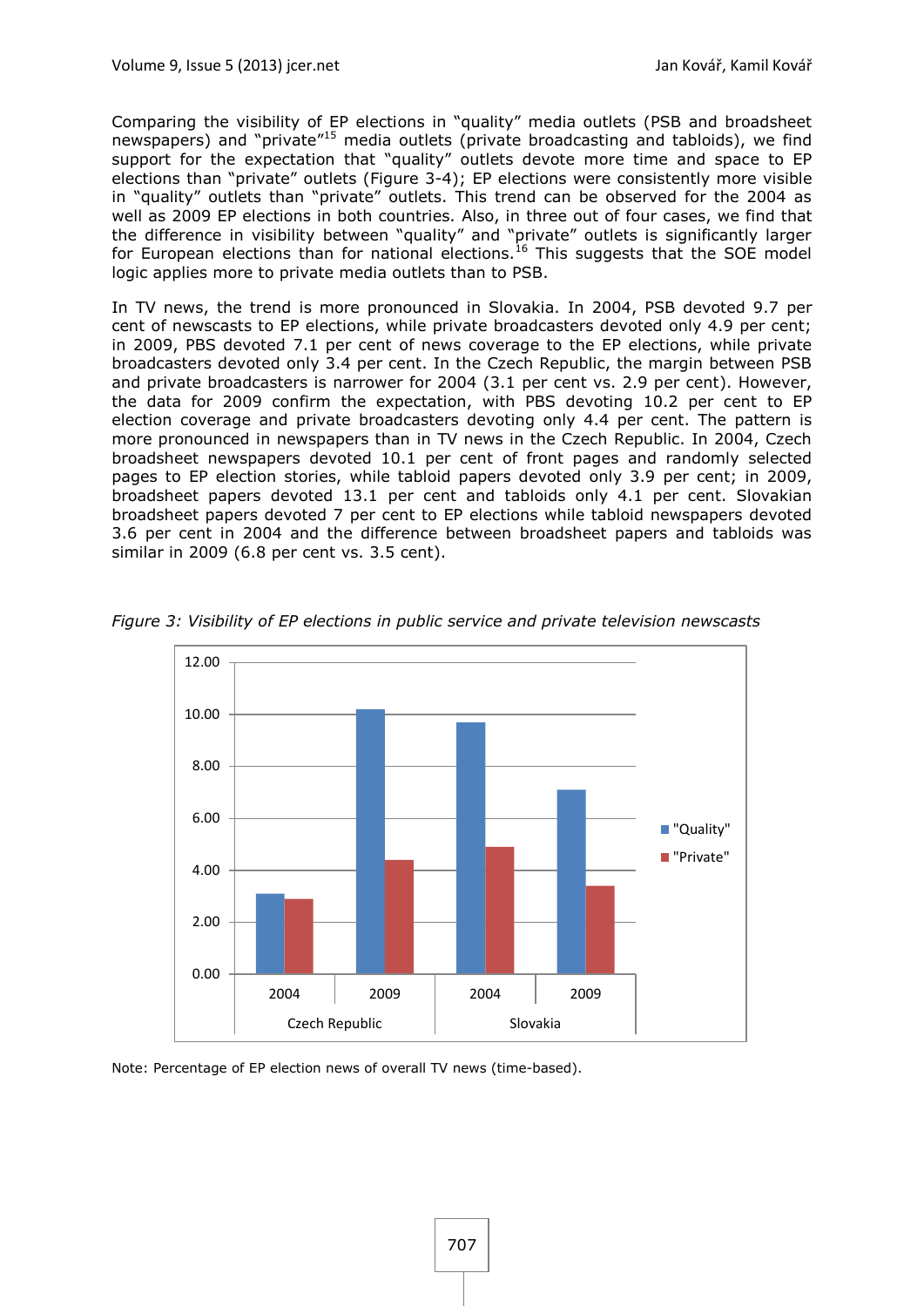

*Figure 4: Visibility of EP elections in broadsheet papers and tabloids*

Note: Percentage of EP election news of overall news on newspaper front-pages and a randomly selected page (volume-based).

The expectation that visibility would be lower in the case of EP elections in comparison to FOEs is graphically addressed in Figures 5-6. The visibility of EP election stories proves consistently lower than the visibility of national FOEs, regardless of the type of media analysed. In both TV news and newspapers, the difference between the visibility of SOEs and FOEs proves higher in Slovakia. In Slovakian TV news, for both election pairs, the visibility of FOEs was at least twice as high as the visibility of SOEs: 6.1 per cent vs. 17 per cent, and 4.3 per cent vs. 11.5 per cent. In newspapers, the trend in visibility of SOEs compared to FOEs resembles the one found in TV news: 6.4 per cent vs. 17.2 per cent for one election pair and 6.2 per cent vs. 16.9 per cent for the other.

In Czech TV news, the situation changed rapidly across the two election dyads. While FOEs were more than four times more visible than SOEs in the first election pair (3 per cent vs. 12.6 per cent); the visibility of SOEs almost reached that of FOEs in the other election pair (6.7 per cent vs. 8.8 per cent). In Czech newspapers, the differences are more pronounced than in Czech TV news, and the visibility of FOEs was at least twice as high as the visibility of SOEs for both election pairs: 9 per cent vs. 22.5 per cent and 11.3 per cent vs. 24.5 per cent.

*Actors: Domesticisation/Europeanisation:* Turning to the visibility of actors in EP election stories, the expectation that EP election stories are dominated by national political actors is addressed graphically in Figures 7-8. Figure 7 summarises the proportion of actors who appeared in EP election stories in Czech and Slovak TV newscasts. Among the groups of actors, domestic political actors clearly dominated the coverage of EP election stories in both countries in both election years. The picture from newspapers resembles the one from the analysis of TV newscasts (see Figure 8). Again, domestic political actors occupied the biggest share of EP election stories on newspapers front pages and randomly selected pages. The presence of EU actors or, in other words, Europeanisation of newspaper reporting, was, nevertheless, higher than in the case of TV news.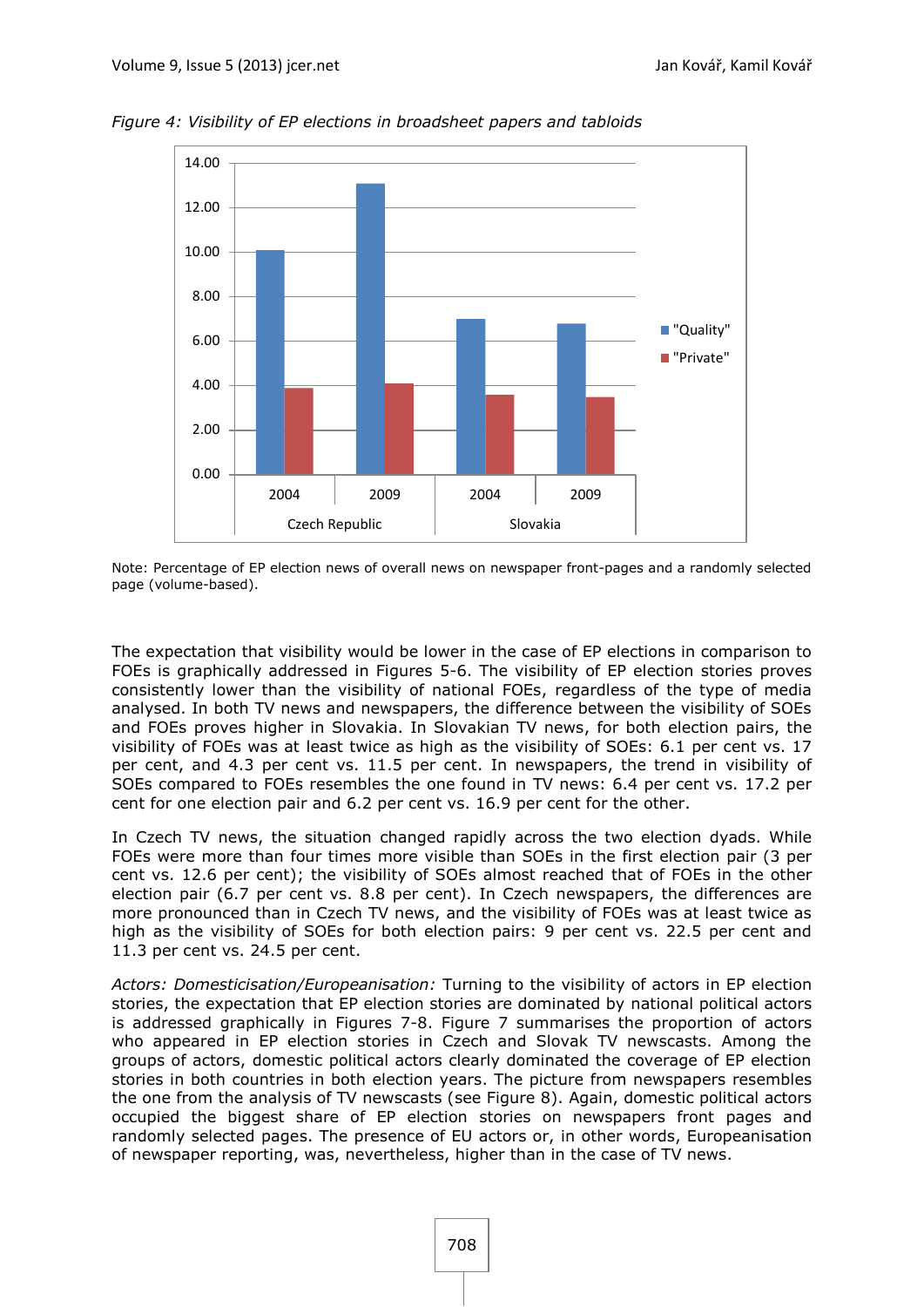*Figure 5: Visibility of EP elections as compared to visibility of the subsequent national parliamentary elections in the Czech Republic*



Note: Newspapers: percentage of election news of overall news on newspaper front-pages and a randomly selected page (volume-based); TV newscasts: percentage of election news of overall TV newscasts (time-based).

*Figure 6: Visibility of EP elections as compared to visibility of the subsequent national parliamentary elections in Slovakia*



Note: Newspapers: percentage of election news of overall news on newspaper front-pages and a randomly selected page (volume-based); TV newscasts: percentage of election news of overall TV newscasts (time-based).

709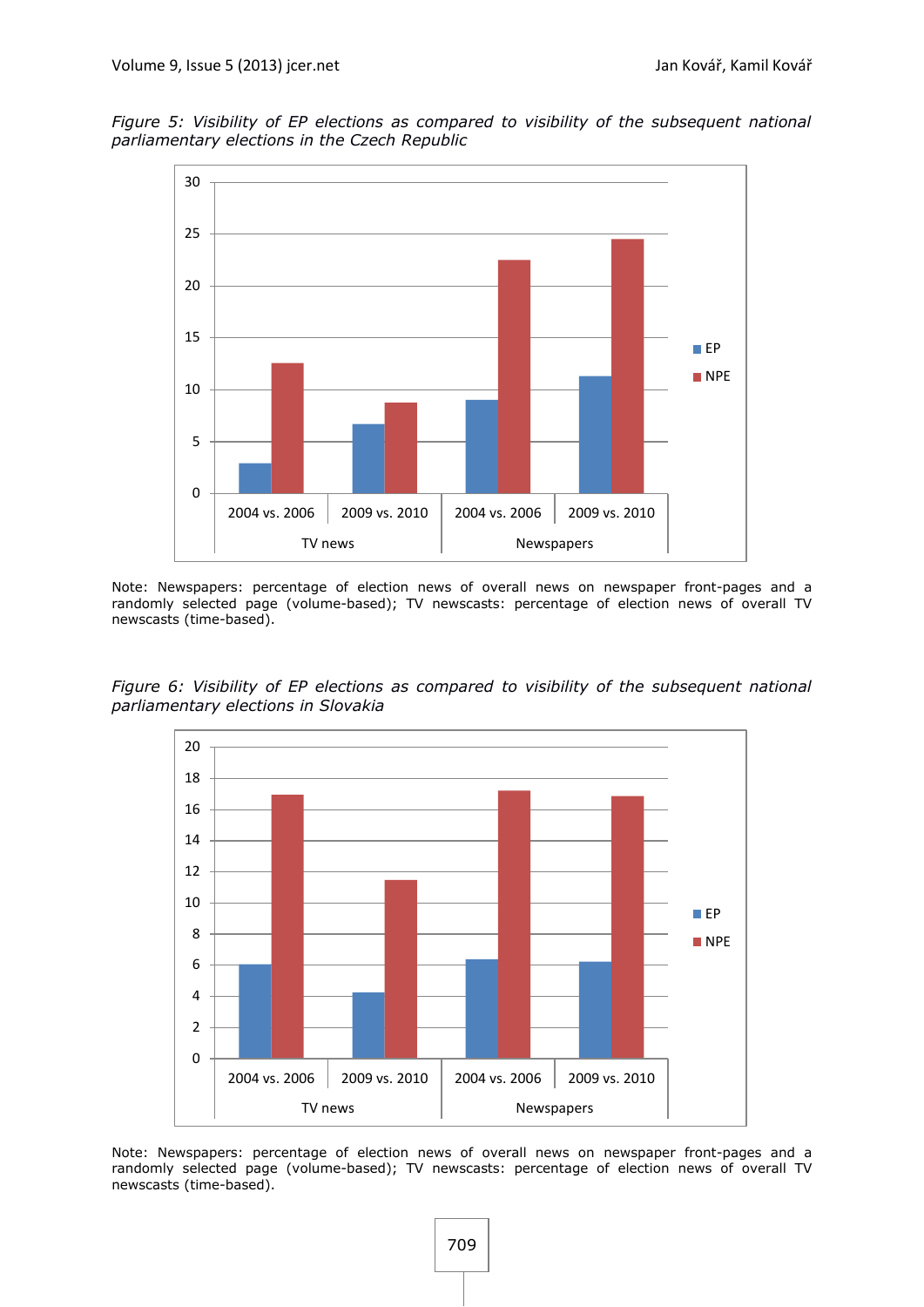*Figure 7: EU actors, domestic political actors and other actors in EP elections stories in TV newscast*



Note: The figure compares all actors in the news in 1999 with all protagonists in 2004.

*Figure 8: EU-level actors, domestic political actors and other actors in EP elections stories in newspapers*



Note: The figure compares all actors in the news in 1999 with all protagonists in 2004.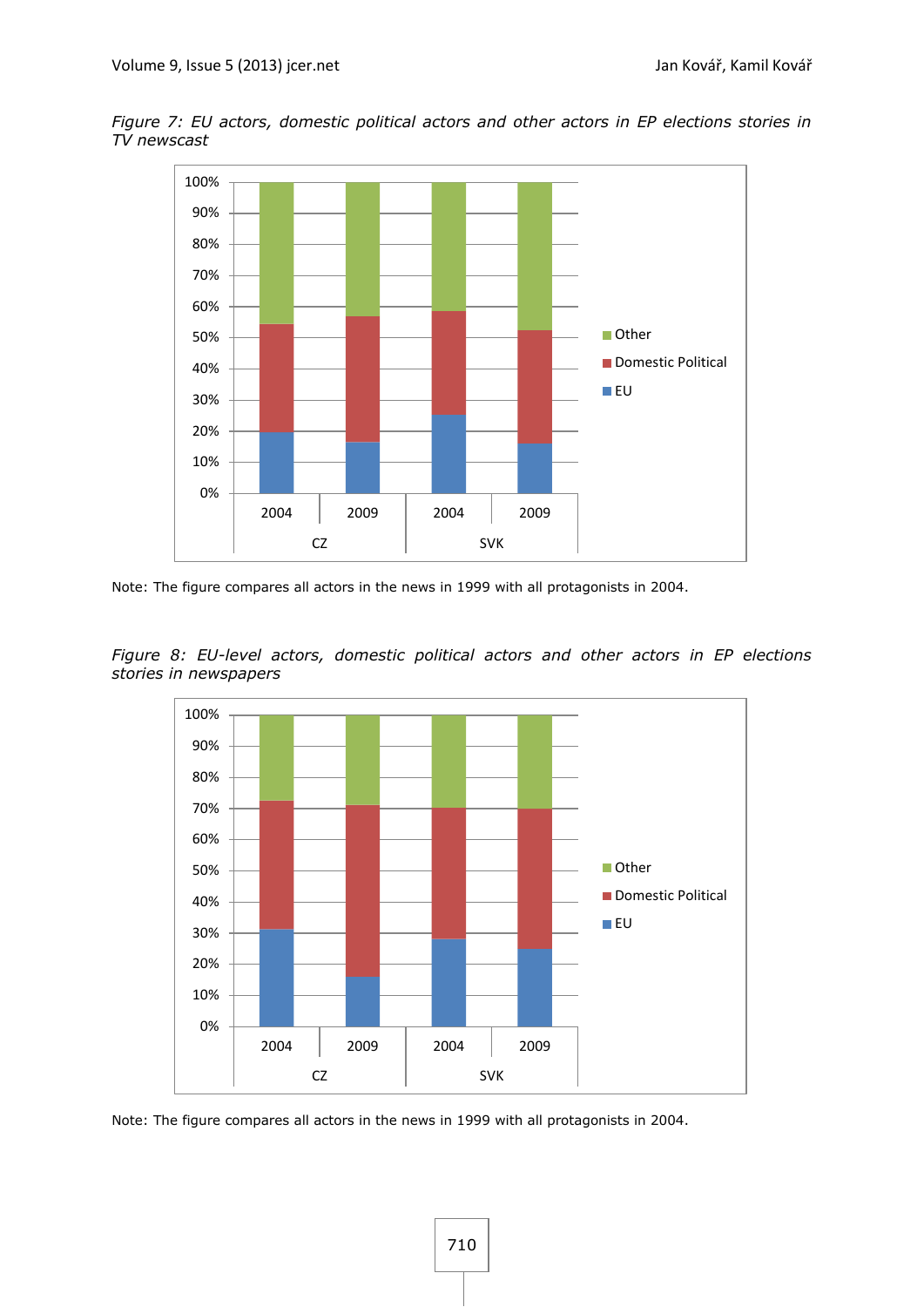The data also confirm the expectation that the first EP elections in a given country are dominated less by national political actors or, conversely, more Europeanised than subsequent EP elections (Figure 9). In both TV news and newspapers, an increase in the proportion of coverage occupied by domestic political actors from 2004 to 2009 is shown. In TV news in the Czech Republic, the proportion of EU actors decreased from 19.6 per cent to 16.6 per cent; the proportional decline was larger in Slovakia, with percentages falling from 25 per cent to 16 per cent. In newspapers, the proportion of EU actors covered dropped from 31.3 per cent to 16 per cent in the Czech Republic and less in Slovakia, falling from 28.1 per cent to 25 per cent.

*Figure 9: EU-level actors in the first and subsequent EP elections in newspapers and TV news*



Note: Percentage of EU-level actors of overall number of actors. The figure compares EU-level actors in 2004 with EU-level actors in 2009.

Finally, we also expected "quality" media outlets to include more relevant EU actors in their coverage than "private" media outlets (Figures 10-11). In the Czech Republic, broadsheet papers involved more EU actors than tabloids, but the margin was much smaller for the second EP elections (2004: 32.9 per cent vs. 23.3 per cent; 2009: 16.1 per cent vs. 15.4 per cent). In contrast, Czech PSB devoted less space to EU actors than private broadcasters in 2004 (10 per cent vs. 19.6 per cent) [\(for similar conclusions,](#page-22-6) see [de Vreese](#page-22-6) *et al.* 2006), whereas they included more EU actors in 2009 (21.9 per cent vs. 9.52 per cent). The picture from Slovakia is similar: broadsheet papers included more EU actors during both EP elections (in 2004: 29.1 per cent vs. 24 per cent; in 2009: 25.6 per cent vs. 21.7per cent). However, Slovakian PSB included almost the same portion of EU actors as private broadcasters in 2004 (24.6 per cent vs. 24.7 per cent) and significantly more EU actors in 2009 (29.7 per cent vs. 8.2 per cent).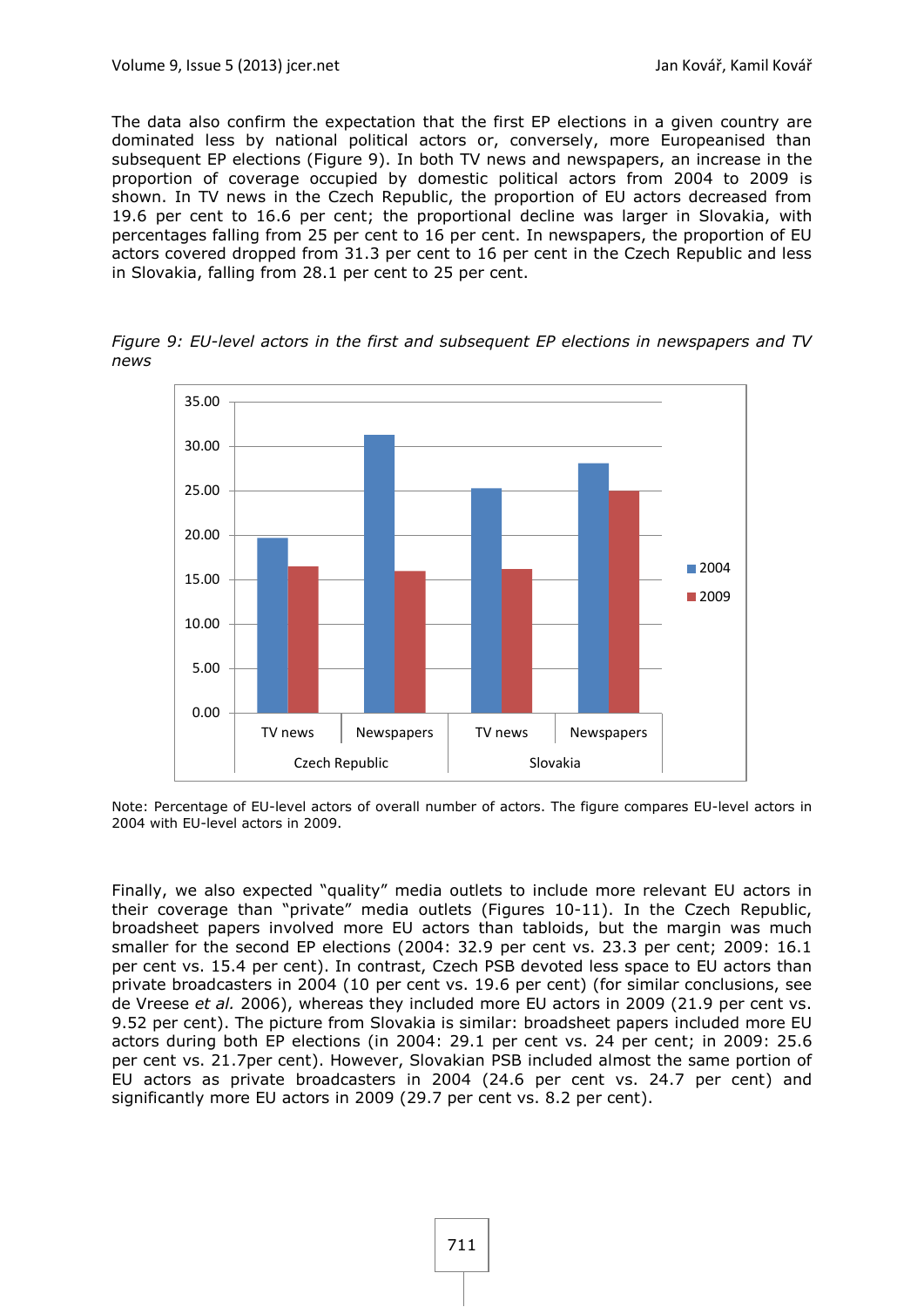

*Figure 10: EU-level actors in "quality" and "private" outlets in the Czech Republic*

Note: Percentage of EU-level actors of overall number of actors.



*Figure 11: EU-level actors in "quality" and "private" outlets in Slovakia*

Note: Percentage of EU-level actors of overall number of actors.

*Tone*: Regarding the tone of EP election stories, this analysis finds that, for the most part, EP election stories appear in a neutral, non-evaluative manner (Tables 3-4). Overall, about 88 per cent of the stories related to EP elections were neutral without making explicitly positive or negative evaluation of the EU. Looking at the remaining 12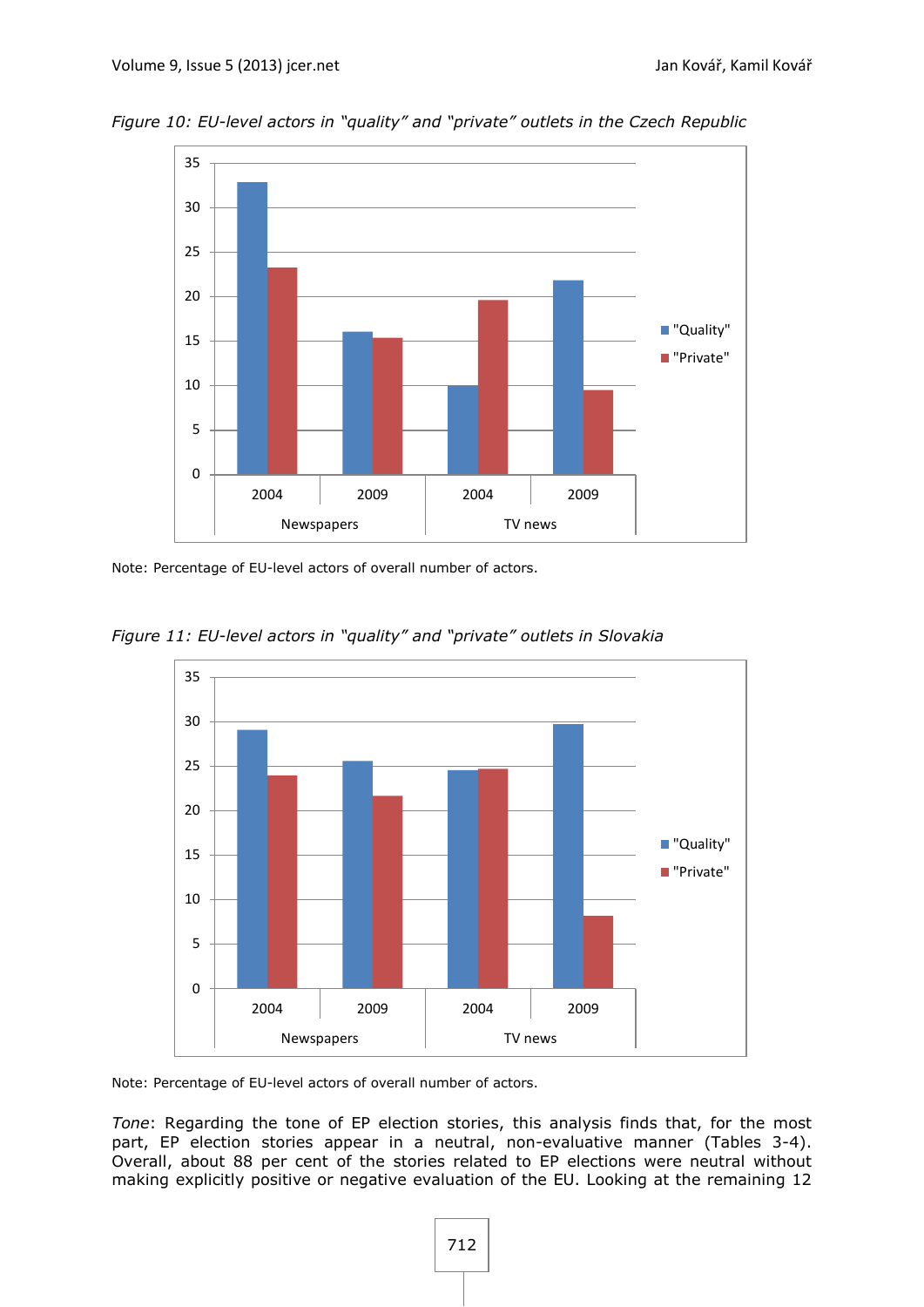per cent of EP elections stories that contained explicit evaluation of the EU, we use a mean score ranging from 1 (negative evaluation) to 5 (positive evaluation), where 3 signifies mixed evaluation. In what follows, we consider the tone of EP election stories and type of media in each member state individually in order to assess the mean tone of the information available to citizens in each country according to the media type.

|                |      | <b>Evaluative</b> | <b>No Evaluation</b> |
|----------------|------|-------------------|----------------------|
|                | 2004 | 10                | 73                   |
| Czech Republic | 2009 | 10                | 81                   |
|                | 2004 |                   | 46                   |
| Slovakia       | 2009 |                   |                      |

#### *Table 3: Evaluations of the EU in newspapers*

*Table 4: Evaluations of the EU in TV news*

|                |      | <b>Evaluative</b> | <b>No Evaluation</b> |
|----------------|------|-------------------|----------------------|
|                | 2004 | 3                 | 21                   |
| Czech Republic | 2009 |                   | 40                   |
|                | 2004 |                   | 35                   |
| Slovakia       | 2009 | 6                 | 41                   |

Figures 12 and 13 show the average tone in Czech and Slovak TV newscasts and newspapers. In all the cases, the tone of EP election stories is in line with our expectations, proving slightly neutral. In 2004, in the Czech Republic, EP elections stories were presented more negatively in TV newscasts (2.3) than newspapers (2.5), whereas in 2009, they were presented more negatively in newspapers (2.2) than TV news (2.6). In Slovakia, EP election stories were presented as negatively in TV newscasts (2) as in newspapers (2) in 2004 while, in 2009, they were presented more negatively in newspapers (2) than TV news (2.3). Moreover, these figures show that, when EP election stories contain explicit evaluation of the EU they tend to be presented more negatively in Slovakia than in the Czech Republic. The election environments were thus less negative in the Czech Republic than in Slovakia in both years.

To summarise, the results support most of the initially held expectations and are in line with previous research suggesting that media across the EU only marginally cover EP elections<sup>17</sup> [\(de Vreese](#page-22-6) *et al.* 2006; [Schuck](#page-26-5) *et al.* 2011b). The coverage of EP elections in television news and print media was indeed low, in no case exceeding 11.5 per cent of the news coverage. EP election stories were dominated by domestic rather than EU political actors, indicating domesticisation rather than Europeanisation of election campaigns. Moreover, when comparing SOEs with FOEs, the visibility of national (firstorder) elections was, in all cases, higher than that of preceding EP elections. In addition, two expectations proved only partly confirmed, or not confirmed at all.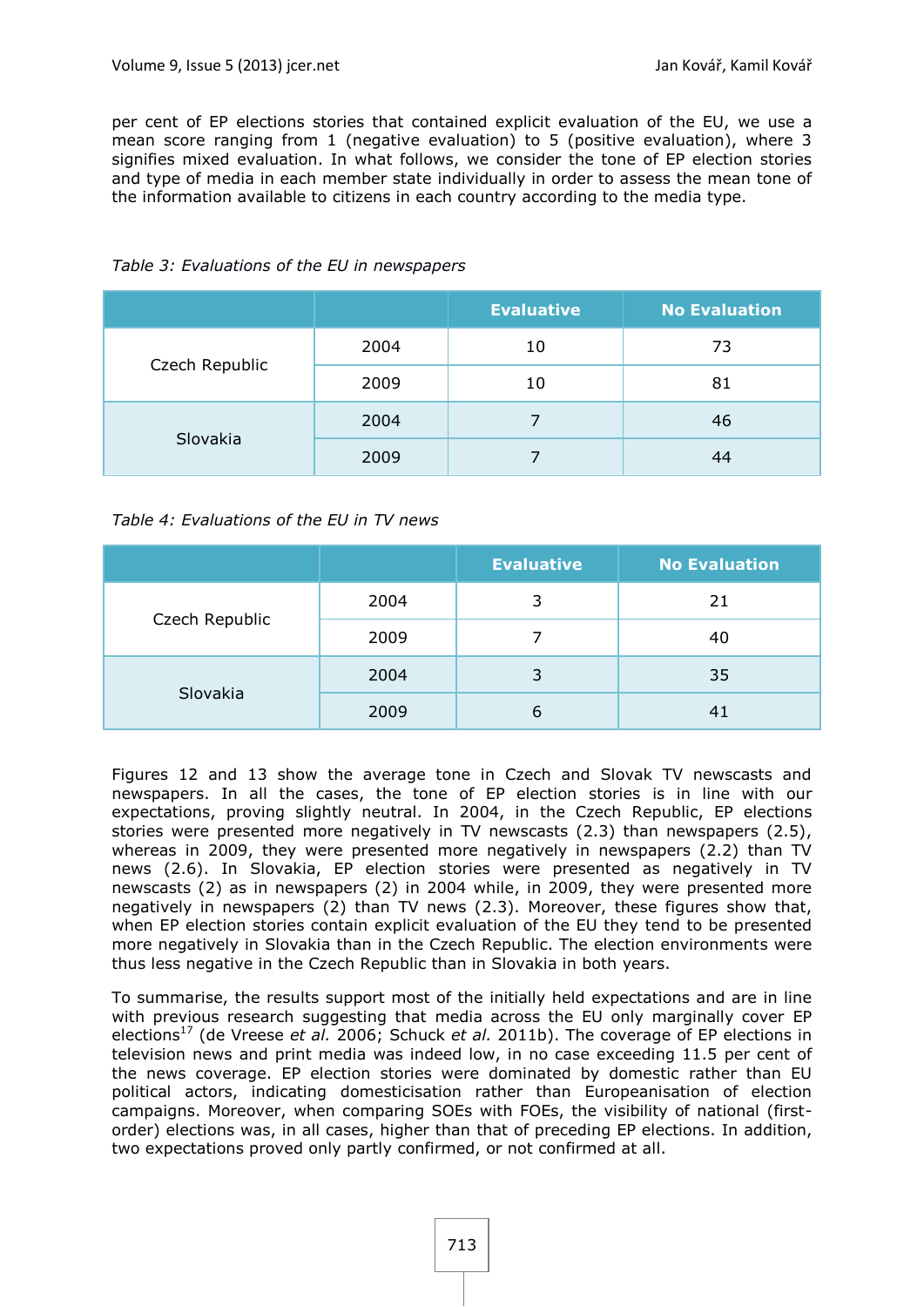*Figure 12: Tone of EU news (explicit evaluations of the EU) in the Czech Republic*



Note: Values range from 1 (negative) to 5 (positive), where 3 signifies mixed evaluation.

*Figure 13: Tone of EU news (explicit evaluations of the EU) in Slovakia*



Note: Values range from 1 (negative) to 5 (positive), where 3 signifies mixed evaluation.

First, we expected that the visibility of EP election campaign stories would be higher in the first EP elections in a given country than in subsequent ones. This proved valid only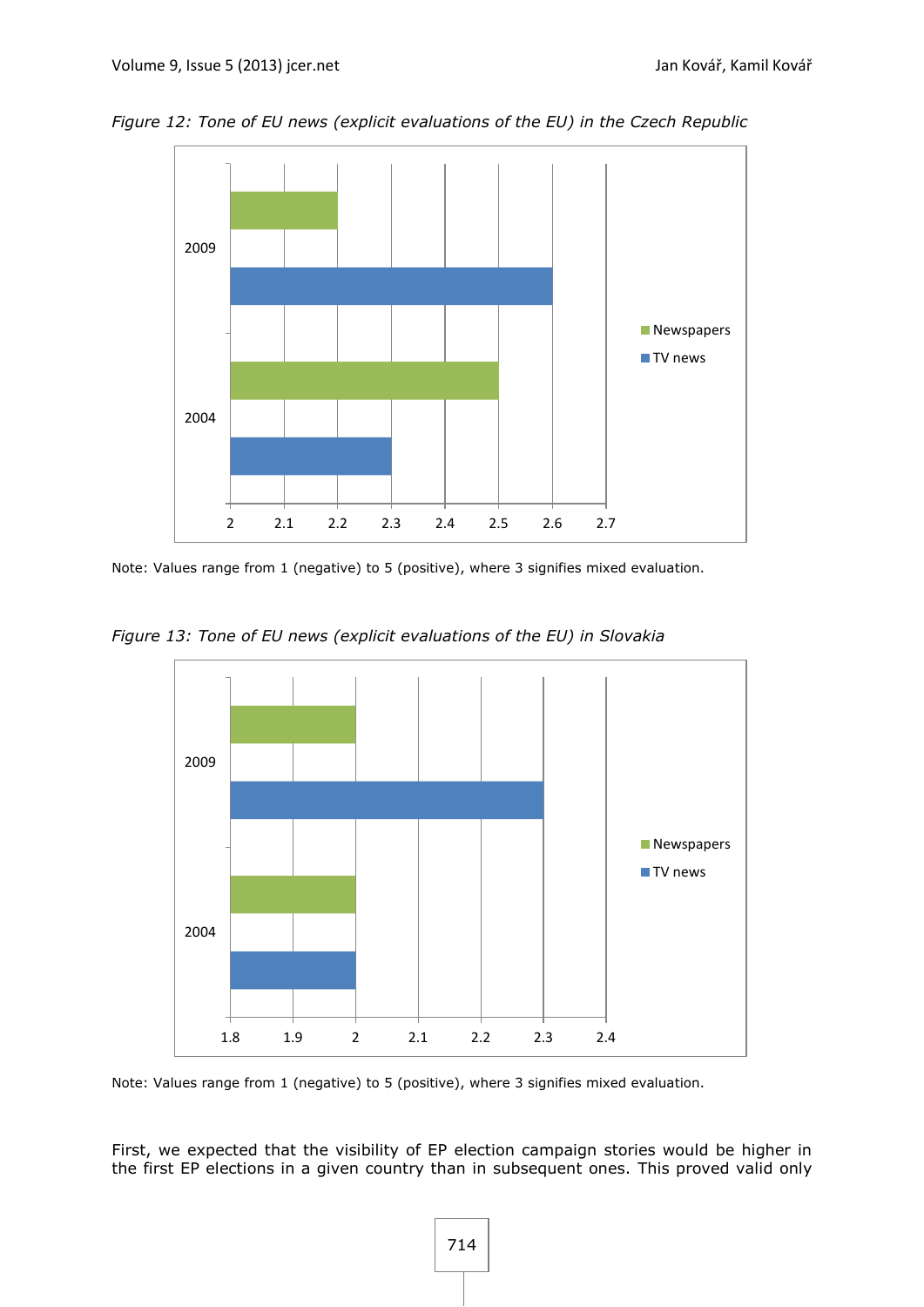in Slovakia, while the opposite trend appeared in the Czech Republic. Second, we expected that "quality" media outlets would include more relevant EU actors in their coverage than "private" media outlets. Across television news, however, the differences between PSB and private broadcasters were very small and not always in the expected direction. In contrast, in newspapers the differences in the proportion of EU actor coverage between broadsheet and tabloid newspapers were wider and always in the expected direction.

These results may be taken as an indication that the media coverage reflects the nature of EP elections as second-order national elections. The results also indicate only a minimal degree of existence of Europeanised national public spheres during pivotal moments in the democratic process of the EU in both countries. Moreover, they are in line with conclusions of previous studies, finding evidence of Europeanisation of national public spheres when looking at newspapers and less Europeanisation when analysing TV news [\(Machill](#page-25-1) *et al.* 2006; [de Vreese](#page-22-2) 2007). The results, generally speaking, additionally support the assumption that the SOE model may enhance our understanding of behaviours of political parties and media in SOEs.

#### **CONCLUSION**

The results of this study can be discussed in relation to at least two different strands of literature: the SOE model and EP elections in general, and the existence of European( ised) public sphere(s). In relation to the first, at the outset of the paper, we argue that, in theoretical terms, the analysis of political parties and the media during EP elections benefits from the application of SOE model and vice versa [\(Adam and Maier 2011;](#page-22-7) [Strömbäck](#page-26-6) *et al.* 2011). In fact, Marsh and Mikhaylov (2010: [17-18\)](#page-25-3) recently argued that, in order to better understand second-orderness of EP elections, more attention should be given to the mechanism(s) that give rise to the second-order effects. In particular, it might be the actions of political parties and the media that help giving rise to these second-order effects by intensifying the less-at-stake character of SOEs [\(see](#page-26-6)  [also Strömbäck](#page-26-6) *et al.* 2011). Consequently, in order to better understand EP elections, we would benefit from focusing on the links between voters, candidates, political parties, and the media [\(see also Hobolt and Franklin](#page-24-16) 2011).

Recent inspections into electoral democracy in the EU demonstrate that voters are most inclined to vote according to their EU-specific preferences (EU-issue voting): (1) if the media politicise EP elections by covering European issues extensively and provide high levels of EU-specific political information [\(Hobolt](#page-24-17) *et al.* 2009; [de Vries](#page-22-18) *et al.* 2011), and (2) if political parties politicise EP elections and offer clear choices when it comes to EU issues [\(Hobolt and Spoon 2010:](#page-24-10) 23; [Hobolt and Franklin](#page-24-16) 2011). One of the ways through which EP elections may become politicised is the increased attentiveness of and reporting by the media [\(de Wilde](#page-23-3) 2011), because politicisation of EU issues can indirectly be assessed by studying the extent to which it is publicly debated (e.g. in the media). Another study argues that, should citizens be fully informed at EP election time, this would result in roughly a 30 per cent increase in turnout, and even realistic changes in knowledge could affect turnout noticeably [\(Bhatti](#page-22-19) 2010). Moreover, Andreas Schuck (*et al.* 2011b) argues that the political parties' articulation of their divergent positions determines the extent to which SOEs are salient to the media. Put differently, the behaviour of parties and the news media is crucial for shaping the nature of electoral choices and determining levels of turnout in EP elections. One cannot blame voters for their electoral behaviour without taking into account the behaviour of political parties and the media, and hence it is advisable to integrate the SOE model with their behaviours [\(Strömbäck](#page-26-6) *et al.* 2011).

Second, at the outset of this article, we argue that a European public sphere is deemed a precondition for democratic governance in the EU and that, since the possibility of an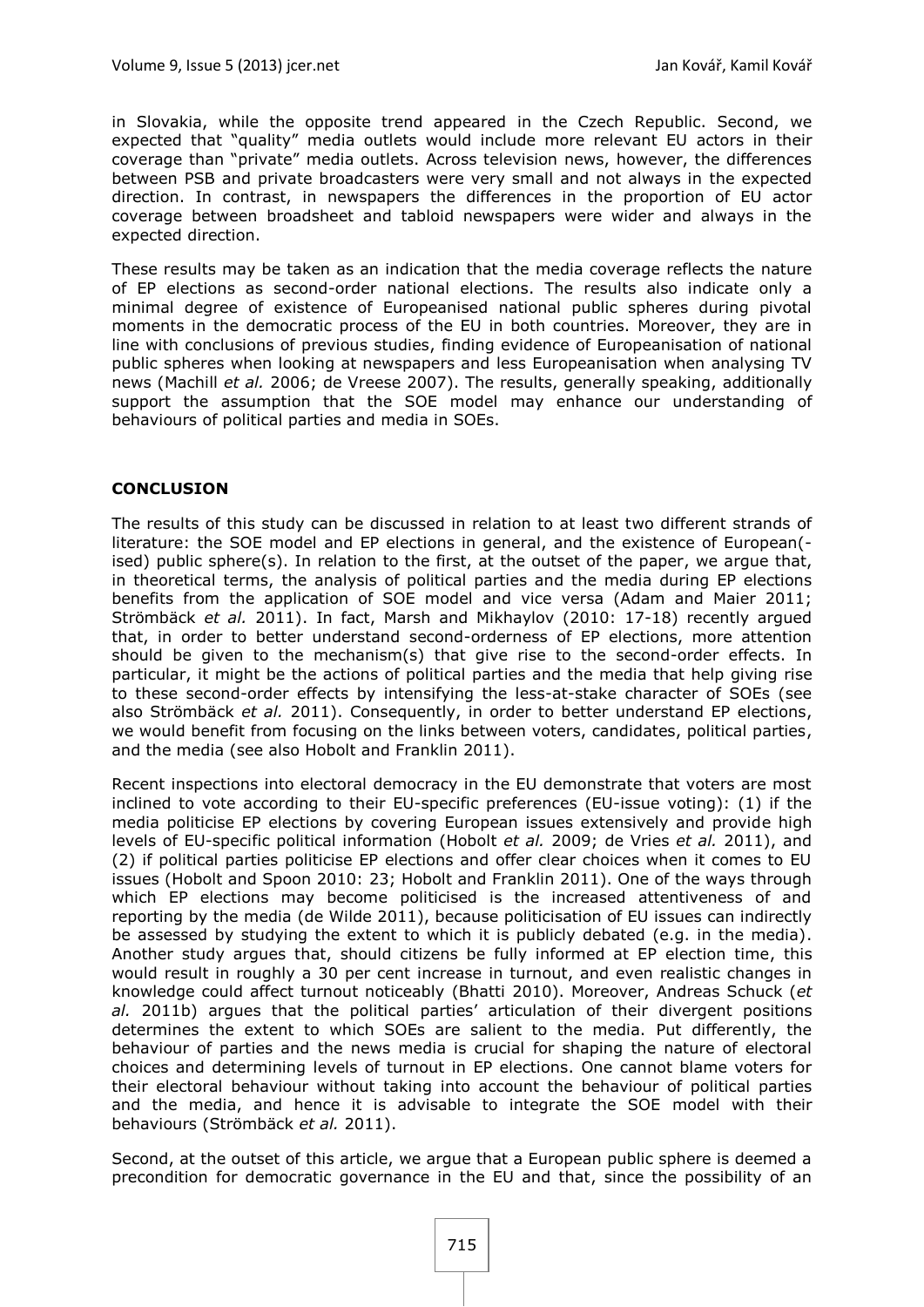encompassing European public sphere has been discarded, Europeanisation of national public spheres remains the more realistic option. The Europeanisation of national public spheres is particularly observed by measuring the different degrees of Europeanisation of reporting in national media. Therefore, the *visibility* of European *issues* amongst a set of EU *actors* in the media is crucial to the development of Europeanised national spheres [\(Risse and van De Steeg 2003\)](#page-25-7). Without the visibility of EU *actors,* political accountability remains invisible and political representation weak [\(Meyer 1999:](#page-25-18) 633). Moreover, a functioning European(-ised) public sphere(s) has been seen as both a solution and an instrument for producing a European identity [\(Eder and Trenz 2007:](#page-23-4) [Gripsrud](#page-24-4) 2007), and a reliable collective identity is often considered a precondition for legitimate democratic procedures in the EU [\(Wimmel](#page-26-12) 2009).

To conclude, the Europeanised public sphere emerging as a result of increased public debate of EU actors and issues would help legitimise the EU polity [\(de Vreese 2007:](#page-22-2) 5; [Trenz](#page-26-2) 2008). A common hypothesis among scholars is thus that the EU's democratic deficit will not find redress as long as no European-wide public sphere is emerging [\(cf.](#page-24-18)  [Hoffmann and Monaghan 2011\)](#page-24-18). More generally, as part of input legitimation, political communication contributes to the legitimacy of governance by increasing citizens' influence on decision-making and helping to hold political actors accountable [\(Meyer](#page-25-18) [1999: 622\)](#page-25-18). The effects of increased media coverage of European integration-related *issues* and *actors* on politicisation of EP elections could contribute to alleviating the EU's democratic as well as legitimacy deficit [\(Føllesdal and Hix](#page-24-19) 2006; [Lord, 2010\)](#page-25-19).

Nonetheless, since this study's results indicate a rather marginal amount of coverage of EP elections, particularly when compared to FOEs, they do not support the existence of vivid Europeanised national public spheres during EP elections in either country. Thus, the positive effects of increased media coverage of EU affairs on public attitudes towards the EU, voting choices and turnout in EP elections and, indirectly, on the EU's legitimacy as well as the positive effects of European(-ised) public sphere(s) on the legitimacy of the EU polity hardly materialise. Moreover, given that the media is the key information source for Europeans, the results do not provide much optimism that they will help change the perception of European elections as "second-order national elections".

\*\*\*

## **ACKNOWLEDGEMENTS**

**.** 

The authors would like to thank the editors, reviewers, and other readers of previous versions of this article for their useful and insightful comments. A previous version of this article was presented at the IPSA Political Communication Sessions in Brno, Czech Republic, 8-9 November 2012. The usual disclaimers apply.

 $<sup>1</sup>$  This apparent lack of interest can be also result of methodological issues, in particular of application of</sup> methodological individualism, common in economics. Then the parties (and media) are viewed in analogy to firms not as individual actors making their decisions, but as actors simply concentrating on optimalisation process. In this view, the decisions of voters determine the behaviour of parties and media.

<sup>2</sup> According to Hermann Schmitt [\(2007: 21\)](#page-25-20), European issues are the "raw material" of a Europeanised public sphere.<br><sup>3</sup> In the sount

In the countries under analysis (i.e. Czech Republic and Slovakia) this condition is satisfied, as both types of elections were fought within almost identical party system.

<sup>&</sup>lt;sup>4</sup> The drawback is that choosing more dissimilar cases could have been more helpful for proving the general expectations forwarded in the paper. But since there are no previous studies, even this case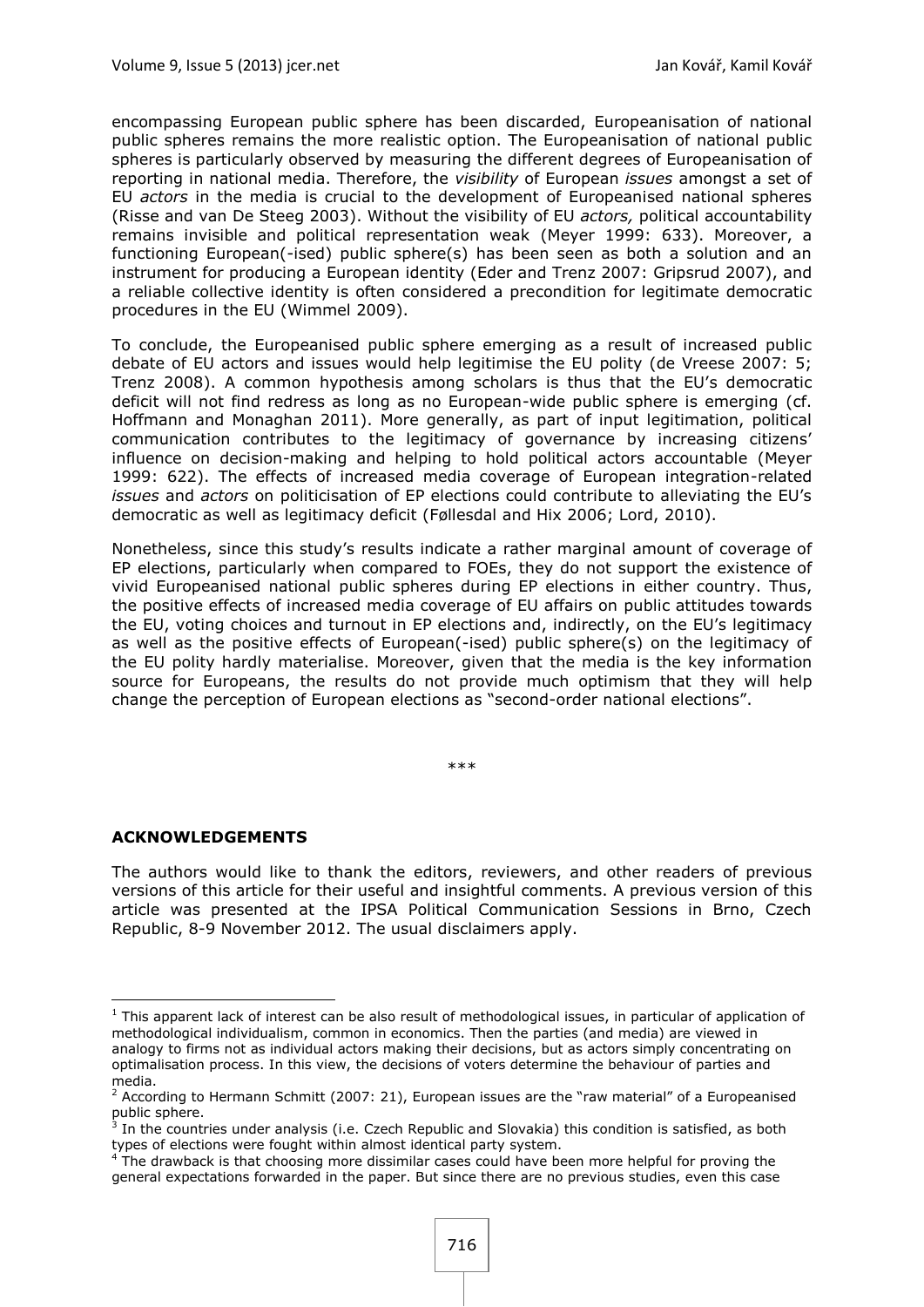1

selection should be helpful. The two countries are usually researched together since they were for a long time in the same state and share many characteristics, and are thus suitable for application of the most similar system design (MSSD) ([e.g. Kovář and Kovář 2013](#page-24-20)). Since this research does not address variance in results between the case studies, we do apply the MSSD.

At the 2004 EP elections it varied from May 27<sup>th</sup> to June  $11<sup>th</sup>$  in the Czech Republic and from May 29<sup>th</sup> to June 13<sup>th</sup> in Slovakia; and from May 21<sup>st</sup> to June 5<sup>th</sup> in the Czech Republic and from May 22<sup>nd</sup> to June 6<sup>th</sup> at the 2009 EP elections.

<sup>6</sup> The analysis was conducted as follows: initially all television newscasts were videotaped and analysed according to the methods indicated. Length was operationalised in terms of time. However, due to missing data for some TV outlets and election years, we turned to Newton Media and analysed their transcripts of the news. Here, length was operationalised in terms of word count. Because both analyses were yielding very similar results, we eventually decided to use Newton Media transcripts not only because of the missing data but also because of the increased ease of carrying out the analysis using transcripts.<br><sup>7</sup> The rande

The random choice of newspaper page was ensured using statistical programme specifically written for these purposes.

 $8$  All newspaper were acquired as hardcopies and analysed according to the methods indicated. All stories mentioning EP elections are coded in the following sections: Political/News section, Editorial and Business/Economy section. Sections as Sport, Travel, Housing, Culture, Motor/Auto, Fashion or Entertainment are not analysed. Magazines that come together with a newspaper are not analysed either. Randomly selected page has to be part of one of the following sections: domestic news, foreign/international news, business/economy news.

<sup>9</sup> Two analysts repeatedly coded the data sample, consisting of randomly selected 50 analysed days, including both newspaper and TV. Reliability data were thus obtained under test-test conditions [\(Krippendorff 2004\)](#page-24-21).

 $^{10}$  In 2006, national parliamentary elections took place on June 2-3 in the Czech Republic and on June 17 in Slovakia. The parliamentary elections of 2010 took place on May 28–29 in the Czech Republic and on June 12 in Slovakia. Just for clarification, pre-term elections took place in March 2012 in Slovakia and these first-order elections are not included in the analysis.

 $11$  The random choice of newspaper page was ensured using a statistical programme specifically written for these purposes.

<sup>12</sup> We decided to use this operationalisation instead of developing our own as it is well-established in studies of media coverage of (EP) elections [\(de Vreese 2003;](#page-22-1) [de Vreese](#page-22-6) *et al.* 2006; [Boomgaarden](#page-22-3) *et al.* [2010;](#page-22-3) [Schuck](#page-26-11) *et al.* 2011a). Moreover, in accordance with previous studies we included candidates for MEPs as "EU" actors rather than "domestic" actors since we want to see how they are presented by the media. In practice, if a candidate for MEP is presented by the media acting in his capacity of domestic politician, the actor is coded as "domestic" actor. On the other hand, if an actor is presented acting as a candidate for an EU office, the actor is coded as "EU" actor. The same approach was executed in any case of actors' potentially conflicting roles.

 $^{13}$  This is a special category and is assigned a value of "0", to be distinguished from mixed evaluation with assigned value of "3".

 $14$  A tentative analysis (not reported) has shown that news related to, for example,

culture/entertainment takes up around 15–20 per cent of newscasts. The term marginal here refers to the fact that EP elections have never taken up more than 10 per cent of the news.

 $15$  We acknowledge that broadsheet newspapers are based on private ownership; in this article, we use the category of "private" media outlets to include only private broadcasting and tabloids only for analytical reasons.

 $16$  Results are not reported in the table or figure.

<sup>17</sup> Note that these results are obtained even though one could expect upward bias in EP election coverage due to specific factors surrounding the EP elections in both countries. Specifically, the first elections in both countries were held immediately following accession; and the 2009 elections were held during the Czech Presidency of the EU, both of which should boost the coverage of EU elections in media. The fact that even with these factors we obtain results supporting our initial expectations makes them more robust, as the reported difference in visibility between both elections likely understates the actual difference.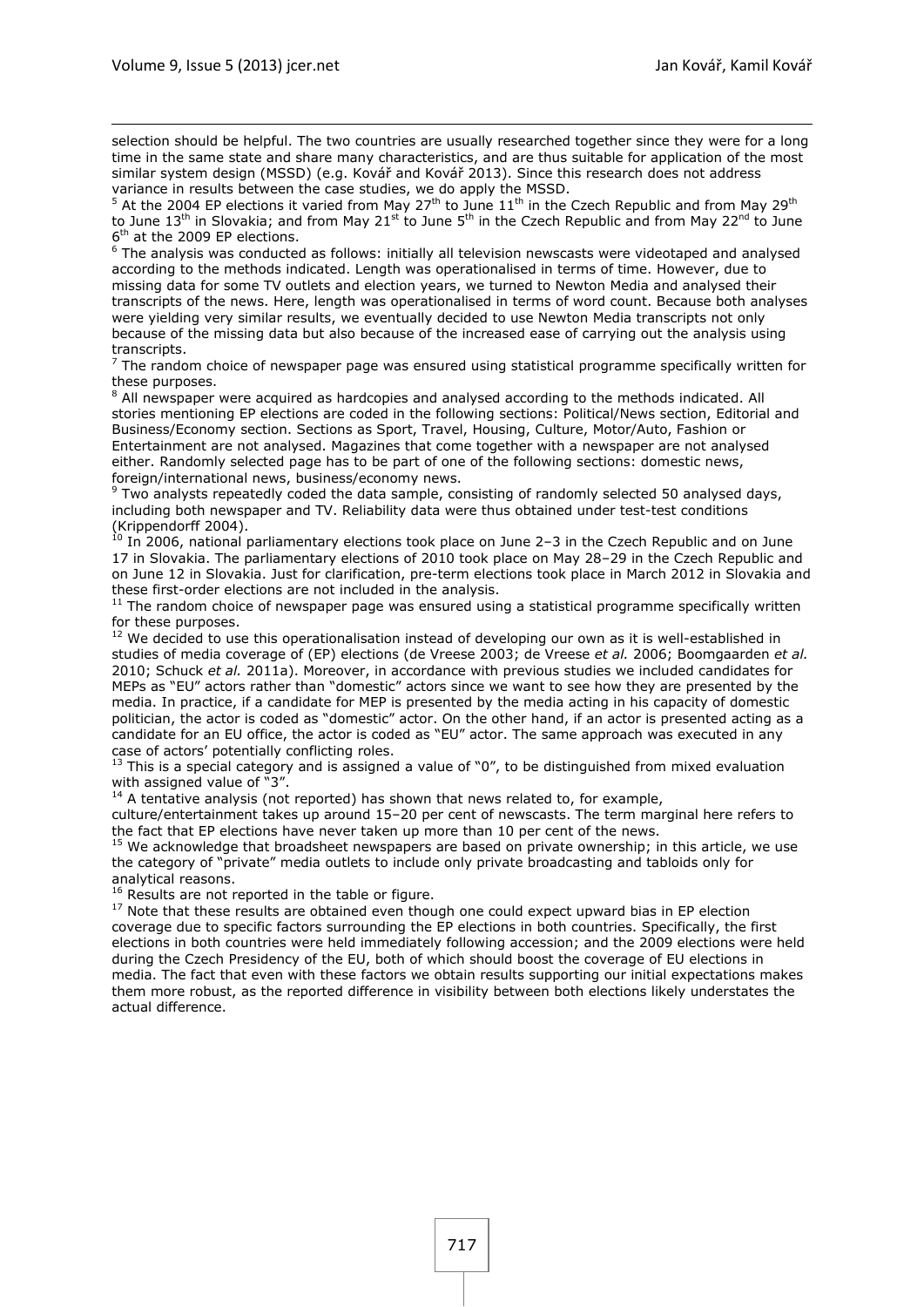#### **REFERENCES**

<span id="page-22-7"></span>Adam, S. and Maier, M. (2011). National parties as politicizers of EU integration? Party campaign communication in the run-up to the 2009 European Parliament election. *European Union Politics* 12 (3): 431-453.

<span id="page-22-0"></span>Althaus, S.L. (2003). *Collective Preferences in Democratic Politics. Opinion Surveys and the Will of the People.* Cambridge: Cambridge University Press.

<span id="page-22-14"></span>Anon. (2001). Act No. 231/2001. Act No. 231/2001 Sb., on Radio and Television Broadcasting Operation and on Amendments to Other Acts. Czech Republic.

<span id="page-22-15"></span>Anon. (2001). Act No. 308/2000. Act No. 308/2000 on Broadcasting and Retransmission and on Amendments of Act No. 195/2000 Coll. on Telecommunications. Czech Republic.

<span id="page-22-13"></span>Banducci, S. A. and Semetko, H. A. (2002). Negative news, mobilization and European elections.Paper presented to the annual meeting of American Political Science Association*.* 28 August- 1 September. Boston, MA.

<span id="page-22-11"></span>Beichelt, T. (2004). Euro-Skepticism in the EU Accession Countries. *Comparative European Politics* 2 (1): 29-50.

<span id="page-22-19"></span>Bhatti, Y. (2010). What Would Happen If We Were Better Informed? Simulating Increased Knowledge in European Parliament (EP) Elections. *Representation* 46 (4): 391-410.

<span id="page-22-17"></span>Blumler, J. G. (1970). The political effects of television, in J. D. Halloran (ed.) *The political effects of television.* London: Panther: 68-104.

<span id="page-22-4"></span>Blumler, J. G. (ed.) (1983). *Communicating to Voters: Television in the First European Parliamentary Elections.* London: Sage.

<span id="page-22-16"></span>Blumler, J. G. (1997). Origins of the Crisis of Communication for Citizenship. *Political Communication,* 14 (4): 395-404.

<span id="page-22-3"></span>Boomgaarden, H. G, Vliegenthart, R., De Vreese, C. H. and Schuck, A. R. T. (2010). News on the move: exogenous events and news coverage of the European Union. *Journal of European Public Policy* 17 (4): 506-526.

<span id="page-22-10"></span>Boomgaarden, H.G., De Vreese, C.H., Schuck, A. R.T., Azrout, R., Elenbaas, M., Van Spanje, J. H.P. and Vliegenthart, R. (2013). Across time and space: Explaining variation in news coverage of the European Union. *European Journal of Political Research* 52 (5): 608-629.

<span id="page-22-12"></span>Boyd, J. (2011). Trust in EU: optimistic Slovaks, pessimistic Czechs. *The Daily.sk.* Bratislava.

<span id="page-22-9"></span>De Vreese, C. H. (2001). 'Europe' in the News. *European Union Politics* 2 (3): 283-307.

<span id="page-22-1"></span>De Vreese, C. H. (2003). Television Reporting of Second-Order Elections. *Journalism Studies* 4 (2): 183- 198.

<span id="page-22-2"></span>De Vreese, C.H. (2007). The EU as a public sphere. *Living Reviews in European Governance,* 2 (3). Available at http://www.livingreviews.org/lreg-2007-3. Accessed on 23 May 2013.

<span id="page-22-8"></span>De Vreese, C. H. (2009). Second-Rate Election Campaigning? An Analysis of Campaign Styles in European Parliamentary Elections. *Journal of Political Marketing* 8 (1): 7-19.

<span id="page-22-6"></span>De Vreese, C. H., Banducci, S. A., Semetko, H.A. and Boomgaarden, H.G. (2006). The News Coverage of the 2004 European Parliamentary Election Campaign in 25 Countries. *European Union Politics,* 7 (4): 477-504.

<span id="page-22-5"></span>De Vreese, C. H., Lauf, E. and Peter, J. (2007). The Media and European Parliament Elections: Second-Rate Coverage of a Second-Order Event?, in W. Van Der Brug and C. Van Der Eijk (eds.) *European Elections and Domestic Politics: Lessons from the Past and Scenarios for the Future.* Notre Dame, IN: University of Notre Dame Press: 116-130.

<span id="page-22-18"></span>De Vries, C. E., Van Der Brug, W., Van Egmond, M. H. and Van Der Eijk, C. (2011). Individual and contextual variation in EU issue voting: The role of political information. *Electoral Studies* 30 (1): 16-28.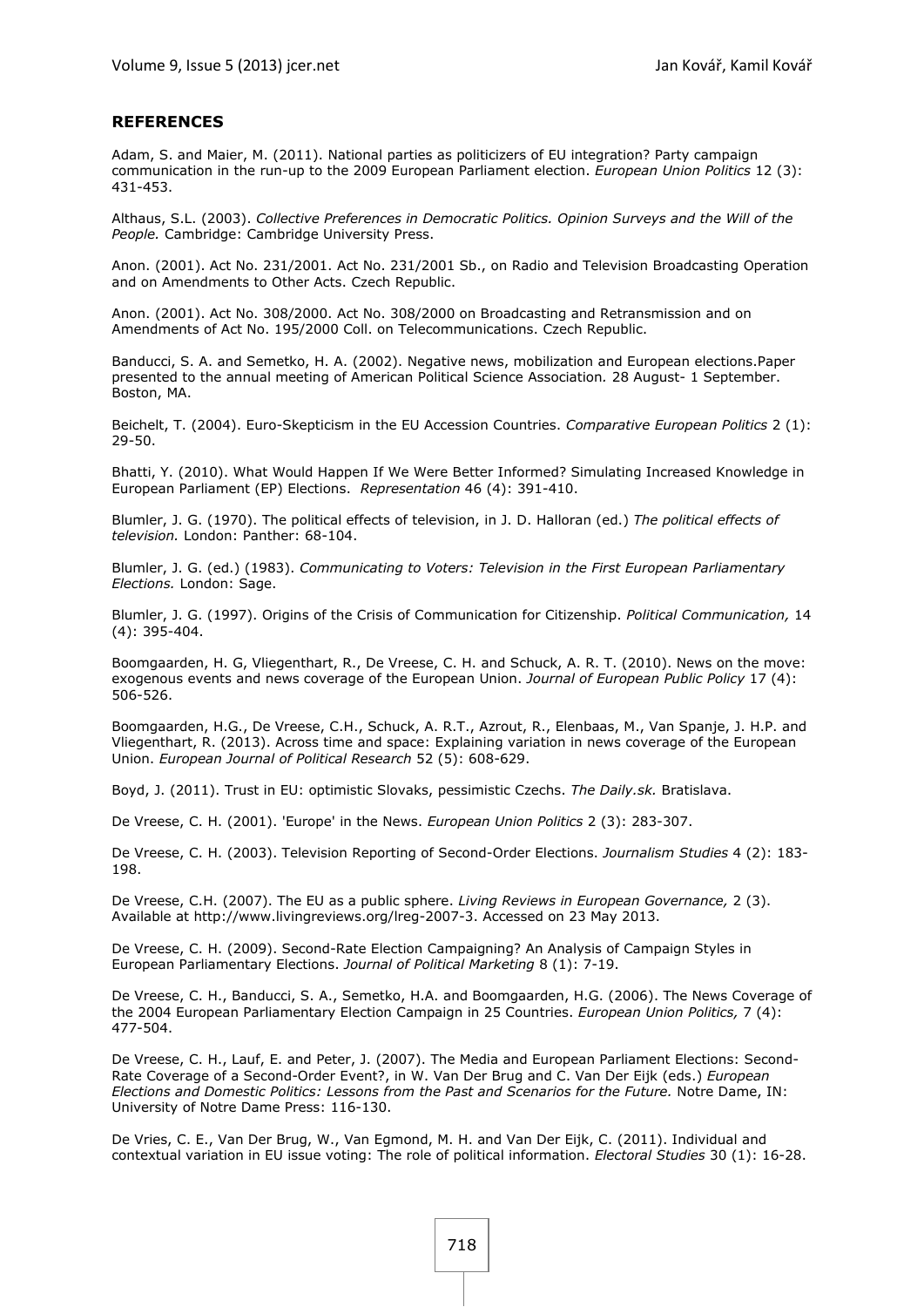<span id="page-23-3"></span>De Wilde, P. (2011). No Polity for Old Politics? A Framework for Analyzing the Politicization of European Integration. *Journal of European Integration* 33 (5): 559-575.

<span id="page-23-4"></span>Eder, K. and Trenz, H. J. (2007). Prerequisites of transnational democracy and mechanisms for sustaining it: The case of the European Union, in B. Kohler-Koch and B. Rittberger (eds.), *Debating the democratic legitimacy of the European Union.* Lanham: Rowman & Littlefield Publishers: 165-181.

<span id="page-23-0"></span>Eriksen, E. O. and Fossum, J. E. (2002). Democracy through Strong Publics in the European Union?. *Journal of Common Market Studies* 40 (3): 401-424.

<span id="page-23-1"></span>European Commission (1999). Public Opinion in the European Union. *Eurobarometer No. 51*. Brussels: European Commission. Available at http://ec.europa.eu/public\_opinion/archives/eb/eb51/eb51\_en.pdf. Accessed on 23 May 2013.

European Commission (2000). Public Opinion in the European Union. *Eurobarometer No. 52*. Brussels: European Commission. Available at http://ec.europa.eu/public\_opinion/archives/eb/eb52/eb52\_en.pdf. Accessed on 23 May 2013.

European Commission (2001). Public Opinion in the European Union. *Eurobarometer No. 54*. Brussels: European Commission. Available at http://ec.europa.eu/public\_opinion/archives/eb/eb54/eb54\_en.pdf. Accessed on 23 May 2013.

European Commission (2001). Public Opinion in the European Union. *Eurobarometer No. 56*. Brussels: European Commission. Available at http://ec.europa.eu/public\_opinion/archives/eb/eb56/eb56\_en.pdf. Accessed on 23 May 2013.

European Commission (2002). Public Opinion in the European Union. *Eurobarometer No. 58*. Brussels: European Commission. Available at http://ec.europa.eu/public\_opinion/archives/eb/eb58/eb58\_en.pdf. Accessed on 23 May 2013.

European Commission (2003). Public Opinion in the European Union. *Eurobarometer No. 60*. Brussels: European Commission. Available at

http://ec.europa.eu/public\_opinion/archives/eb/eb60/eb60\_rapport\_standard\_en.pdf. Accessed on 23 May 2013.

European Commission (2004). Public Opinion in the European Union. *Eurobarometer No. 62*. Brussels: European Commission. Available at

http://ec.europa.eu/public\_opinion/archives/eb/eb62/eb62\_sk\_exec.pdf. Accessed on 23 May 2013.

European Commission (2005). Public Opinion in the European Union. *Eurobarometer No. 64*. Brussels: European Commission. Available at

http://ec.europa.eu/public\_opinion/archives/eb/eb64/eb64\_sk\_exec.pdf. Accessed on 23 May 2013.

European Commission (2006). Public Opinion in the European Union. *Eurobarometer No. 66*. Brussels: European Commission. Available at http://ec.europa.eu/public\_opinion/archives/eb/eb66/eb66\_en.pdf. Accessed on 23 May 2013.

European Commission (2007). Public Opinion in the European Union. *Eurobarometer No. 68*. Brussels: European Commission. Available at

http://ec.europa.eu/public\_opinion/archives/eb/eb68/eb68\_sk\_exec.pdf. Accessed on 23 May 2013.

European Commission (2008). Public Opinion in the European Union. *Eurobarometer No. 70*. Brussels: European Commission. Available at http://ec.europa.eu/public\_opinion/archives/eb/eb70/eb70\_en.htm. Accessed on 23 May 2013.

European Commission (2009). Public Opinion in the European Union. *Eurobarometer No. 72*. Brussels: European Commission. Available at

http://ec.europa.eu/public\_opinion/archives/eb/eb72/eb72\_vol1\_en.pdf. Accessed on 23 May 2013.

European Commission (2010). Public Opinion in the European Union. *Eurobarometer No. 74*. Brussels: European Commission. Available at

http://ec.europa.eu/public\_opinion/archives/eb/eb74/eb74\_publ\_en.pdf. Accessed on 23 May 2013.

<span id="page-23-2"></span>European Commission (2004). Flash Eurobarometer: Post European Elections 2004 Survey. Flash Eurobarometer No. 162. Brussels: European Commission. Available at http://ec.europa.eu/public\_opinion/flash/FL162en.pdf. Accessed on 23 May 2013.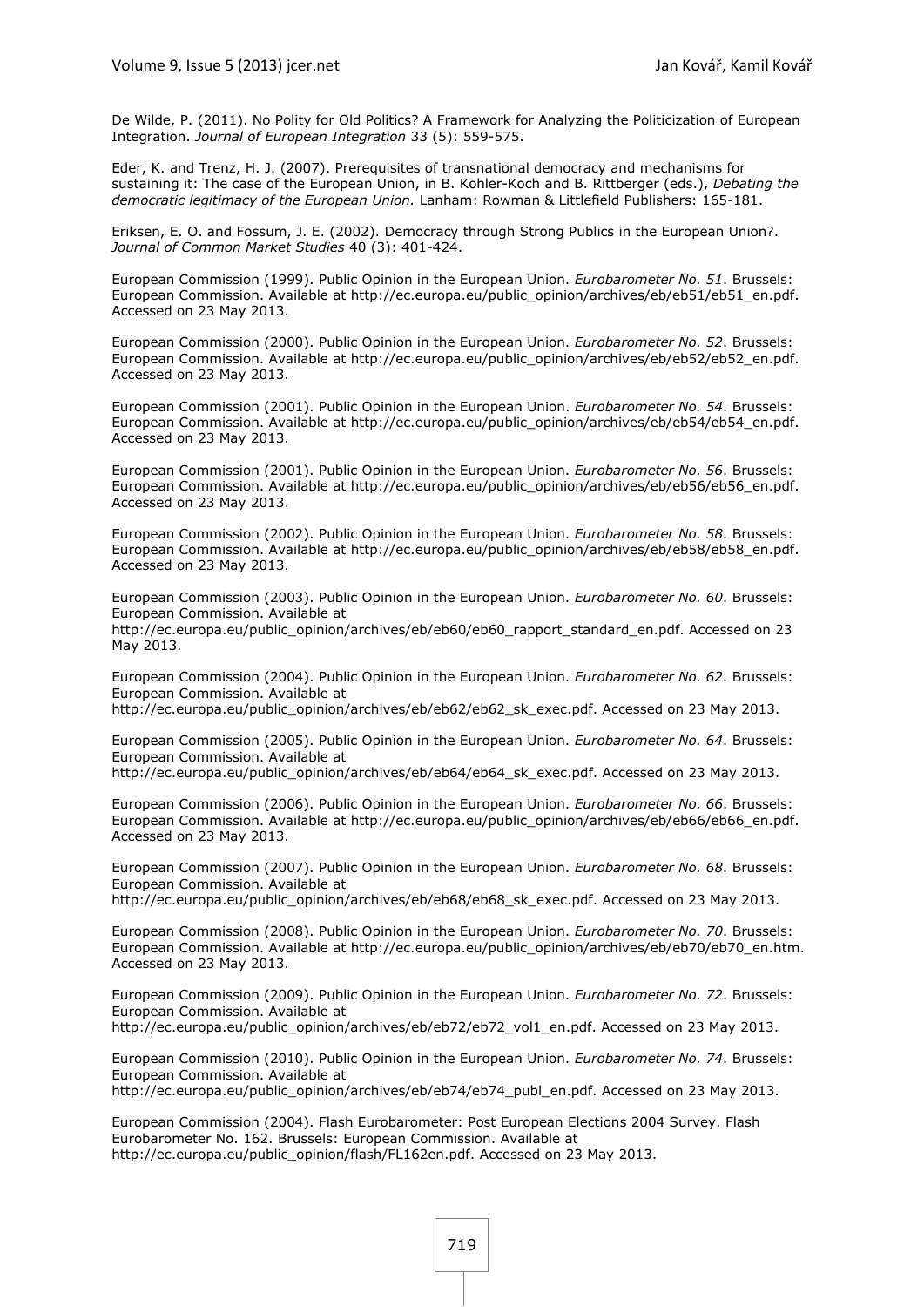<span id="page-24-19"></span>Føllesdal, A. and Hix, S. (2006). Why There is a Democratic Deficit in the EU: A Response to Majone and Moravcsik. *Journal of Common Market Studies* 44 (3): 533-562.

<span id="page-24-2"></span>Gerhards, J. (2000). Europäisierung von Ökonomie und Politik und die Trägheit der. Entstehung einer europäischen Öffentlichkeit, in M. Bach (ed.) *Die Europäisierung nationaler Gesellschaften.* Opladen: Westdeutscher Verlag: 277-305.

<span id="page-24-4"></span>Gripsrud, J. (2007). Television and the European Public Sphere. *European Journal of Communication,* 22 (4): 479-492.

<span id="page-24-1"></span>Grundmann, R. (1999). The European public sphere and the deficit of democracy, in D. Smith and S. Wright (eds.) *Whose Europe?: the turn towards democracy.* London: Blackwell Publishers.

<span id="page-24-0"></span>Habermas, J. (2004). Why Europe Needs a Constitution, in E. O. Eriksen, J. E. Fossum and A. J. Menéndez (eds.) *Developing a Constitution for Europe.* London: Routledge: 19-34.

<span id="page-24-12"></span>Havlík, V. and Kaniok, P. (eds.) (2006). *Euroskepticismus s země střední a východní Evropy,* Brno: Masarykova Univerzita.

<span id="page-24-13"></span>Hermann, M. G. (2008). Content analysis, in A. Klotz and D. Prakash (eds.), *Qualitative methods in International Relations.* Basingstoke: Palgrave Macmillan: 151-167.

<span id="page-24-8"></span>Hertner, I. (2011). Are European Election Campaigns Europeanized? The Case of the Party of European Socialists in 2009. *Government and Opposition* 46 (3): 321-344.

<span id="page-24-3"></span>Hix, S. and Marsh, M. (2007). Punishment or Protest? Understanding European Parliament Elections. *The Journal of Politics* 69 (2): 495-510.

<span id="page-24-16"></span>Hobolt, S. B. and Franklin, M. N. (2011). Introduction: Electoral democracy in the European Union. *Electoral Studies,* 30 (1): 1-3.

<span id="page-24-10"></span>Hobolt, S. B. and Spoon, J. J. (2010). Motivating the European Voter: Parties, Issues, and Campaigns in European Parliament Elections. *PIREDEU Final Conference.* 18-19 November. Brussels, Belgium.

<span id="page-24-17"></span>Hobolt, S. B., Spoon, J. J. and Tilley, J. (2009). A Vote Against Europe? Explaining Defection at the 1999 and 2004 European Parliament Elections. *British Journal of Political Science* 39 (1): 93-115.

<span id="page-24-18"></span>Hoffmann, L. and Monaghan, E. (2011). Public Debate on the Future of the European Union: A Viable Legitimising Strategy?. *Politics* 31 (3): 140-147.

<span id="page-24-14"></span>Chaffee, S. and Kanihan, S. F. (1997). Learning about Politics from the Mass Media. *Political Communication* 14 (4): 421-430.

<span id="page-24-7"></span>Irwin, G. (1995). Second-order or Third-rate? - Issues in the Campaign for the Elections for the European Parliament 1994. *Electoral Studies* 14 (2): 183-199.

<span id="page-24-6"></span>Kandyla, A. A. and De Vreese, C. H. (2011). News media representations of a common EU foreign and security policy. A cross-national content analysis of CFSP coverage in national quality newspapers. *Comparative European Politics* 9 (1): 52-75.

<span id="page-24-5"></span>Koopmans, R. and Erbe, J. (2004). Towards a European public sphere?. *Innovation: The European Journal of Social Science Research* 17 (2): 97-118.

<span id="page-24-11"></span>Kopecký, P. (2004). An Awkward Newcomer? EU Enlargement and Euroscepticism in the Czech Republic. *European Studies: A Journal of European Culture, History and Politics* 20 (1): 225-245.

<span id="page-24-9"></span>Kovář, J. (2010). Second-rate coverage of second-order elections: Czech and Slovak elections to the EP in the media. *Central European Political Studies Review* 12 (4): 225-254.

<span id="page-24-15"></span>Kovář, J. and Kovář, K. (2012). National or European? EP Elections Campaign Themes in the News Media. *European Electoral Studies* 7 (1): 30-41.

<span id="page-24-20"></span>Kovář, J. and Kovář, K. (2013). Representation of Women in Second-order Elections: The Czech Republic and Slovakia Compared. *Perspectives on European Politics and Society*. Available online at http://www.tandfonline.com/doi/abs/10.1080/15705854.2013.793533#.UpE9r-LGDyY.

<span id="page-24-21"></span>Krippendorff, K. (2004). *Content analysis: an introduction to its methodology.* London: Sage.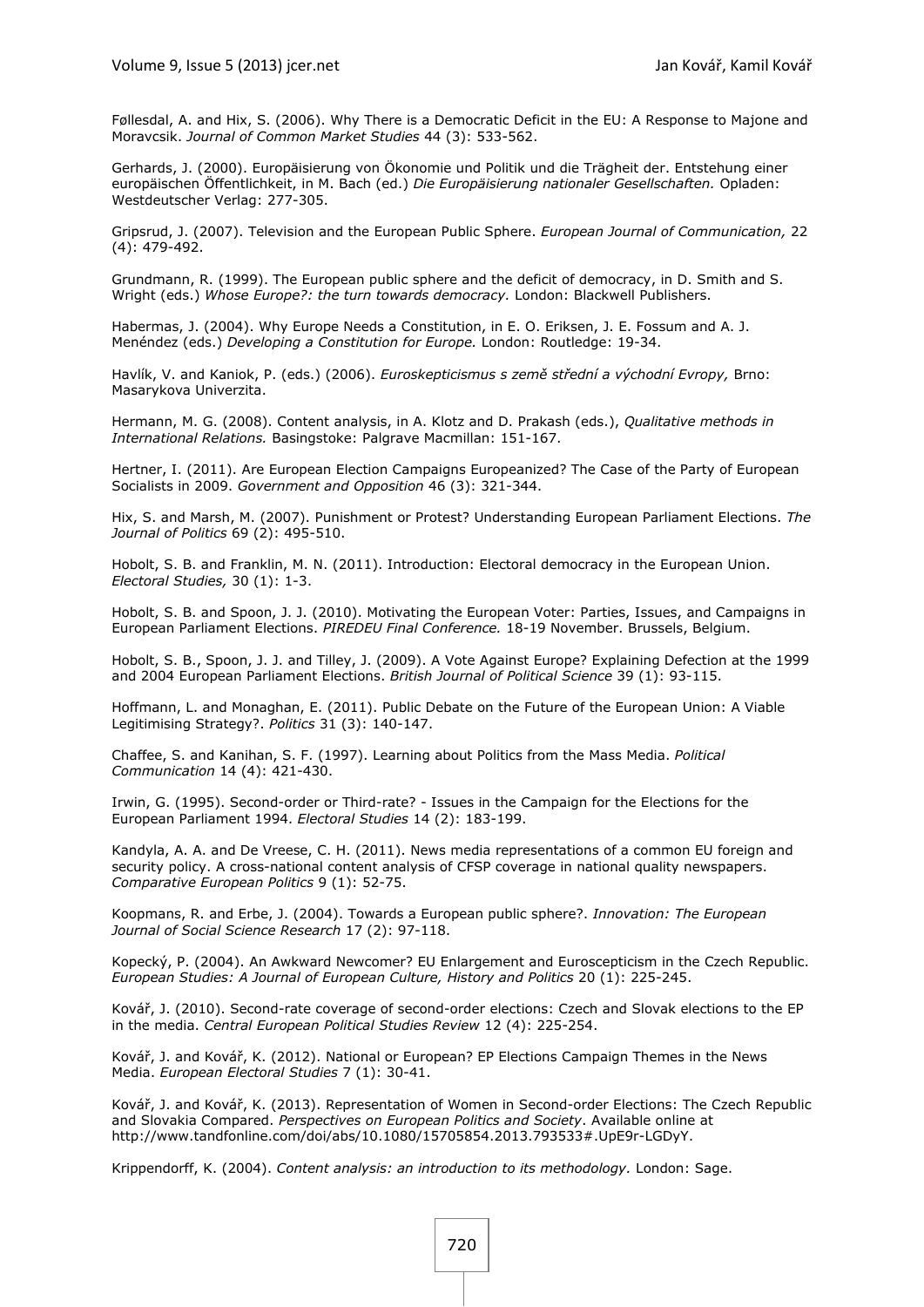<span id="page-25-13"></span>Leroy, P. and Siune, K. (1994). The Role of Television in European Elections: The Cases of Belgium and Denmark. *European Journal of Communication* 9 (1): 47-69.

<span id="page-25-19"></span>Lord, C. J. (2010). The aggregating function of political parties in EU decision-making. *Living Reviews in European Governance* 5 (3). Available at http://www.livingreviews.org/lreg-2010-3. Accessed on 23 May 2013.

<span id="page-25-1"></span>Machill, M., Beiler, M. and Fischer, C. (2006). Europe-Topics in Europe's Media. *European Journal of Communication* 21 (1): 57-88.

<span id="page-25-12"></span>Maier, M. and Tenscher, J. (2009). "Struggling for Voters": European Campaigning in Germany. *Journal of Political Marketing* 8 (1): 20-34.

<span id="page-25-4"></span>Marsh, M. (1998). Testing the Second-Order Election Model after Four European Elections. *British Journal of Political Science* 28 (4): 591-607.

<span id="page-25-3"></span>Marsh, M. and Mikhaylov, S. (2010). European Parliament elections and EU governance *Living Reviews in European Governance,* 5 (4). Available at http://www.livingreviews.org/lreg-2010-4. Accessed on 23 May 2013.

<span id="page-25-17"></span>Mazzoleni, G. and Schulz, W. (1999). "Mediatization" of Politics: A Challenge for Democracy?. *Political Communication* 16(3): 247-261.

<span id="page-25-18"></span>Meyer, C. (1999). Political Legitimacy and the Invisibility of Politics: Exploring the European Union's Communication Deficit. *Journal of Common Market Studies* 37 (4): 617-639.

<span id="page-25-10"></span>Norris, P. (1997). Nomination: Second-order elections revisited. *European Journal of Political Research,* 31 (1): 109-114.

<span id="page-25-8"></span>Peter, J. and De Vreese, C. H. (2004). In Search of Europe: A Cross-National Comparative Study of the European Union in National Television News. *The Harvard International Journal of Press/Politics* 9 (4): 3- 24.

<span id="page-25-9"></span>Peter, J., Lauf, E. and Semetko, H. A. (2004). Television Coverage of the 1999 European Parliamentary Elections. *Political Communication* 21 (4): 415-433.

<span id="page-25-16"></span>Peter, J., Semetko, H. A. and De Vreese, C. H. (2003). EU Politics on Television News. *European Union Politics,* 4 (3): 305-327.

<span id="page-25-6"></span>Peters, B., Sifft, S., Wimmel, A., Brtiggemann, M. and Königslöw, K. K. V. (2005). National and transnational public spheres: the case of the EU, in S. Leibfried and M. Zürn (eds.) *Transformations of the state?* Cambridge: Cambridge University Press: 139-160.

<span id="page-25-14"></span>Pfetsch, B. (1996). Convergence Through Privatization?: Changing Media Environments and Televised Politics in Germany. *European Journal of Communication* 11 (4): 427-451.

<span id="page-25-11"></span>Reif, K. (1984). National Electoral cycles and European elections 1979 and 1984. *Electoral Studies* 3(3), 244-255.

<span id="page-25-2"></span>Reif, K. and Schmitt, H. (1980). Nine Second-Order National Elections. A Conceptual Framework for the Analysis of European Elections Results. *European Journal of Political Research* 8 (1): 3-44.

<span id="page-25-7"></span>Risse, T. and Van De Steeg, M. (2003). An Emerging European Public Sphere? Empirical Evidence and Theoretical Clarifications. *Conference on the "Europeanisation of Public Spheres, Political Mobilisation, Public Communication and the European Union".* 20-22 June. Science Center Berlin, Germany.

<span id="page-25-15"></span>Semetko, H. A. and Valkenburg, P. M. (2000). Framing European politics: a content analysis of press and television news. *Journal of Communication* 50 (2): 93-109.

<span id="page-25-0"></span>Schlesinger, P. (1999). Changing Spaces of Political Communication: The Case of the European Union, *Political Communication* 16 (3): 263-279.

<span id="page-25-5"></span>Schmitt, H. (2005). The European Parliament Elections of June 2004: Still Second-Order?. *West European Politics* 28 (3): 650-679.

<span id="page-25-20"></span>Schmitt, H. (2007). The nature of European issues: Conceptual clarifications and some empirical evidence, in C. H. De Vreese and H. Schmitt (eds.) *A European Public Sphere. How much of it do we have and how much do we need?*. Manheim, Germany: The CONNEX Report Series: 11-22.